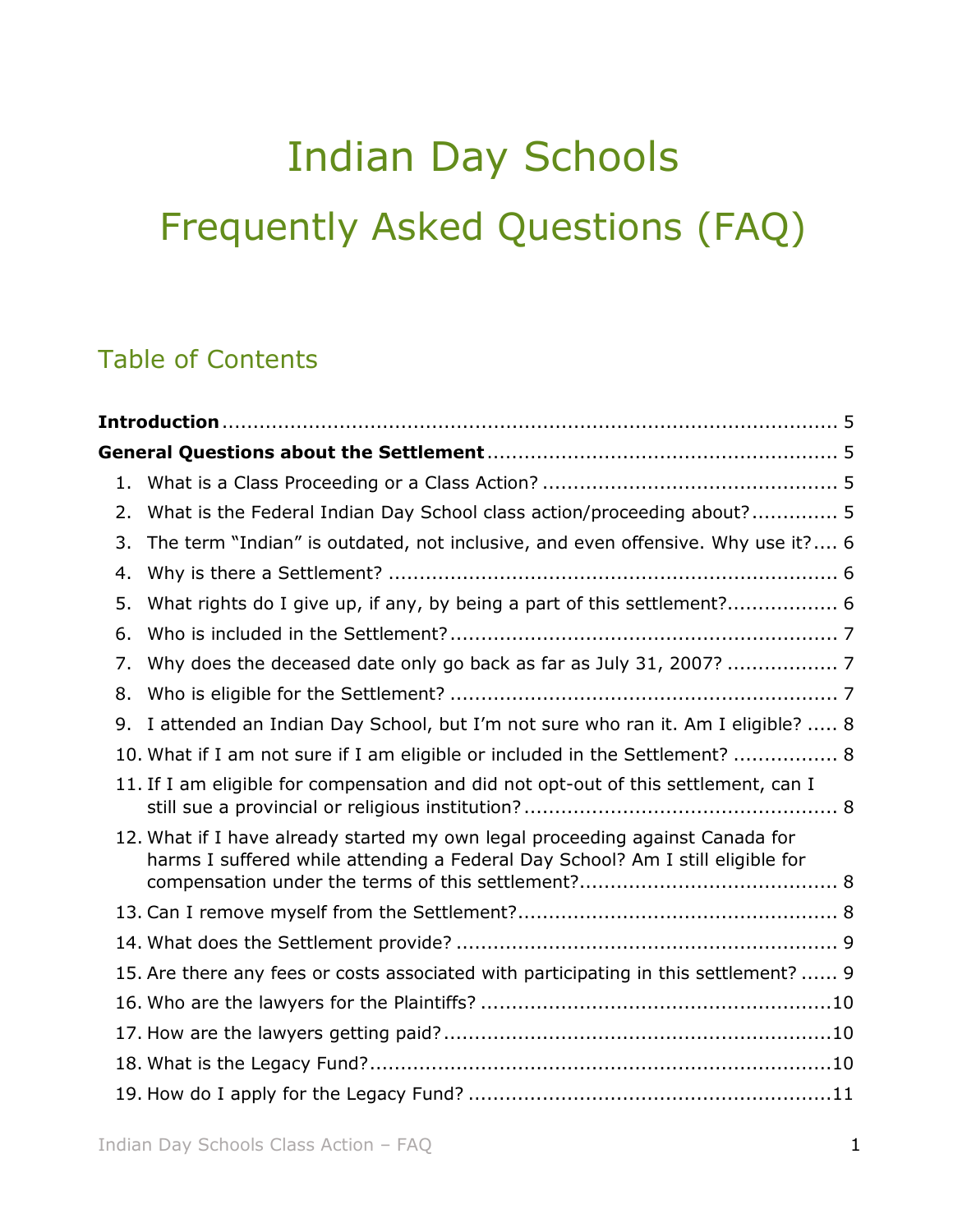| 20. What if I also attended a Residential School and received a Common<br>Experience Payment from the Residential School settlement? Can I still apply     |
|------------------------------------------------------------------------------------------------------------------------------------------------------------|
| 21. What if I objected to the terms of the settlement before the settlement was                                                                            |
| 22. What does the settlement include in terms of compensation?11                                                                                           |
|                                                                                                                                                            |
| 24. Will my compensation be taxed or have an impact on insurance payments,                                                                                 |
| 25. Who decides what level of compensation I am eligible for under the                                                                                     |
| 26. Can I sign a Claims Form for a family member who is applying for                                                                                       |
| 27. What if I am not satisfied with or disagree with the level of compensation                                                                             |
|                                                                                                                                                            |
|                                                                                                                                                            |
|                                                                                                                                                            |
| 31. Are family members eligible to receive compensation on behalf of a deceased<br>family member who attended a Federal Indian Day School or a Federal Day |
|                                                                                                                                                            |
|                                                                                                                                                            |
|                                                                                                                                                            |
| 34. What assistance will be provided to support me or my community in the                                                                                  |
|                                                                                                                                                            |
| 35. When does the claims period start and how long do I have to submit my                                                                                  |
|                                                                                                                                                            |
|                                                                                                                                                            |
|                                                                                                                                                            |
|                                                                                                                                                            |
|                                                                                                                                                            |
| 41. What are my mailing options when sending to Post Office (PO) Box? 18                                                                                   |
| 42. Can I send more information after I submit my claim? 18                                                                                                |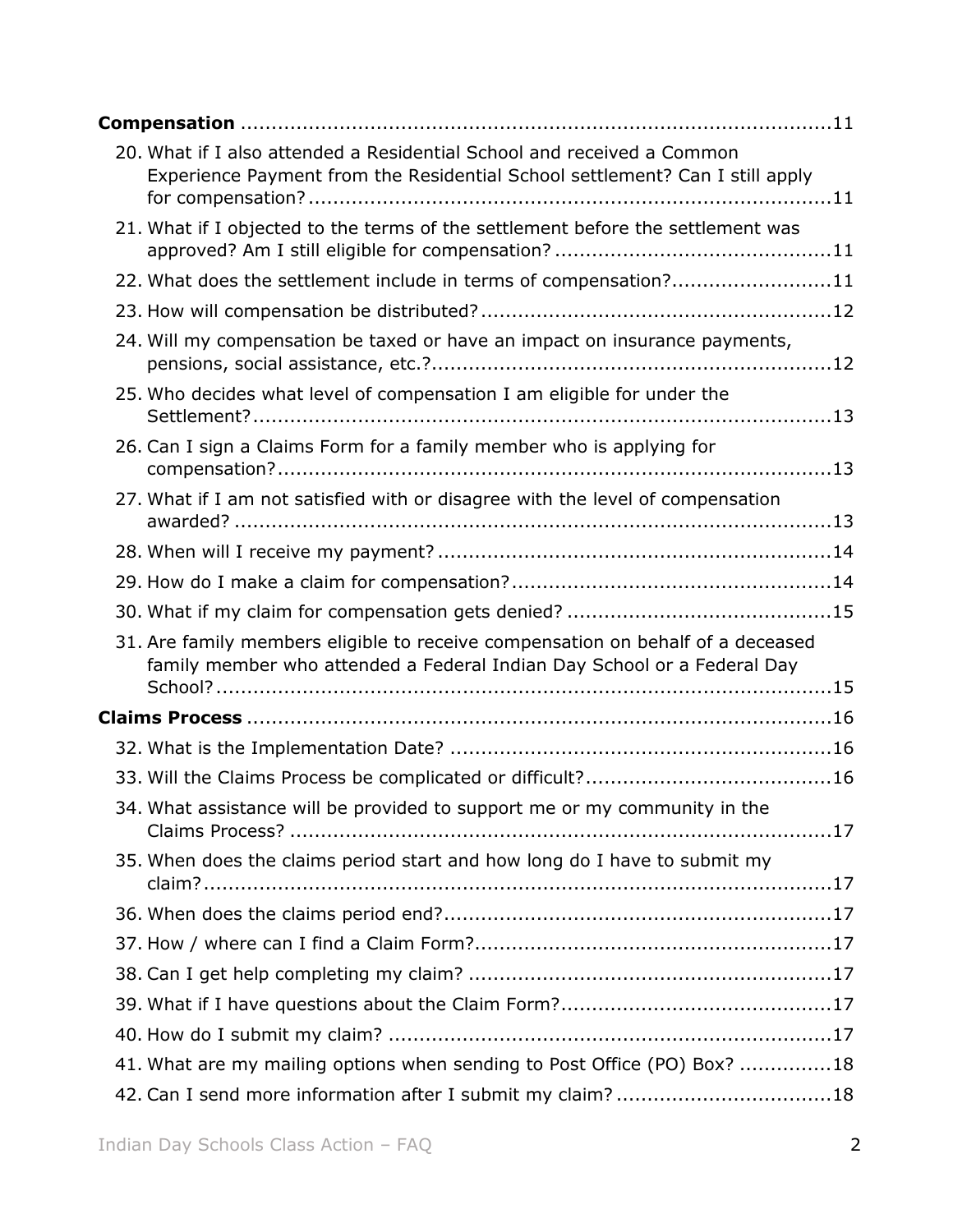| 44. What section of the Claim Form do I need to complete? 19                             |  |
|------------------------------------------------------------------------------------------|--|
| 45. I don't have a Social Insurance Number (SIN). Is this required?19                    |  |
| 46. What if I don't have an Indian Status Card number or a Beneficiary number? 19        |  |
| 47. What is an acceptable government issued identification (ID) for my claim?20          |  |
| 48. What if I don't have any government-issued identification? 21                        |  |
| 49. I don't have a home phone and / or mobile phone number and / or email                |  |
|                                                                                          |  |
| 51. What if I don't remember the name of the Day School I attended? 21                   |  |
| 52. What if I don't remember the location of the Day School I attended?22                |  |
| 53. What if I don't see the school I attended on the list of eligible schools?22         |  |
|                                                                                          |  |
| 55. How can I differentiate a Federal and a Provincial Day school? 22                    |  |
| 56. I don't remember the years and / or how old I was when I attended the                |  |
|                                                                                          |  |
| 58. I don't understand what is meant by other / prior settlements and I don't            |  |
| 59. Why do I need a witness? What if I don't want anyone to see what I have in           |  |
|                                                                                          |  |
| 61. Do I need to include all the details for the witness or can the person just sign?.23 |  |
|                                                                                          |  |
|                                                                                          |  |
|                                                                                          |  |
|                                                                                          |  |
|                                                                                          |  |
|                                                                                          |  |
|                                                                                          |  |
|                                                                                          |  |
| 70. What if I can't fit my entire narrative on the space provided in the Claim           |  |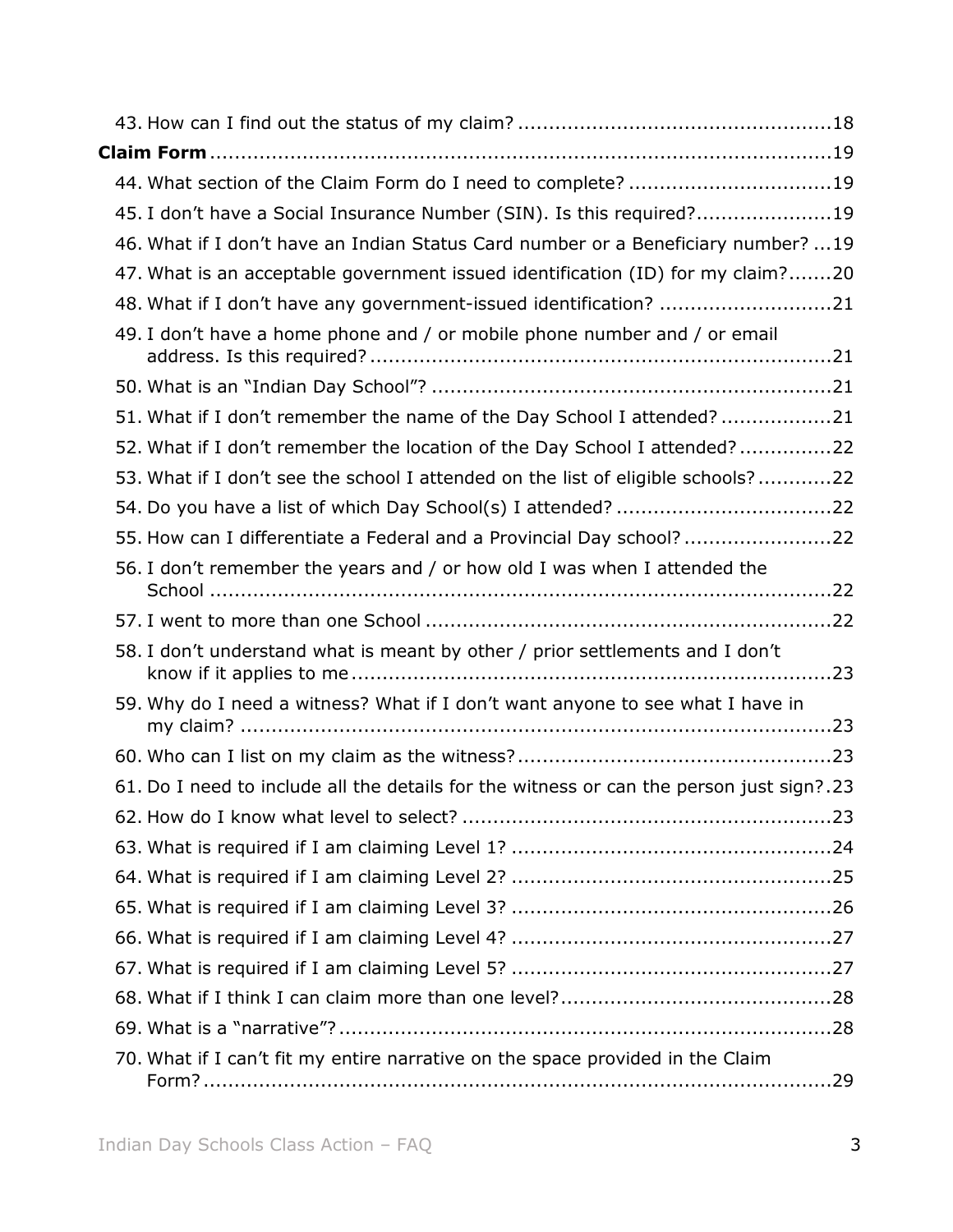| 72. What if I can't remember the names and / or positions of the people who hurt    |  |
|-------------------------------------------------------------------------------------|--|
| 73. What if I don't have enough space to fit the names and / or positions of the    |  |
|                                                                                     |  |
| 75. What if I don't have any evidence of attending the school? I never had it / I   |  |
| 76. How do I send my supporting documents / evidence of attendance?30               |  |
|                                                                                     |  |
|                                                                                     |  |
| 79. What types of medical documents should I be sending and where can I find        |  |
|                                                                                     |  |
| 81. What if I can't provide some or all of the supporting documents that are        |  |
| 82. What is a Sworn Declaration? Do I need to submit one?33                         |  |
|                                                                                     |  |
| 84. I am applying as a Representative - where do I sign?34                          |  |
| 85. I am applying as a Representative - what type of Identification do I provide?34 |  |
| 86. What will the Administrator do with my Claim Form and documents?35              |  |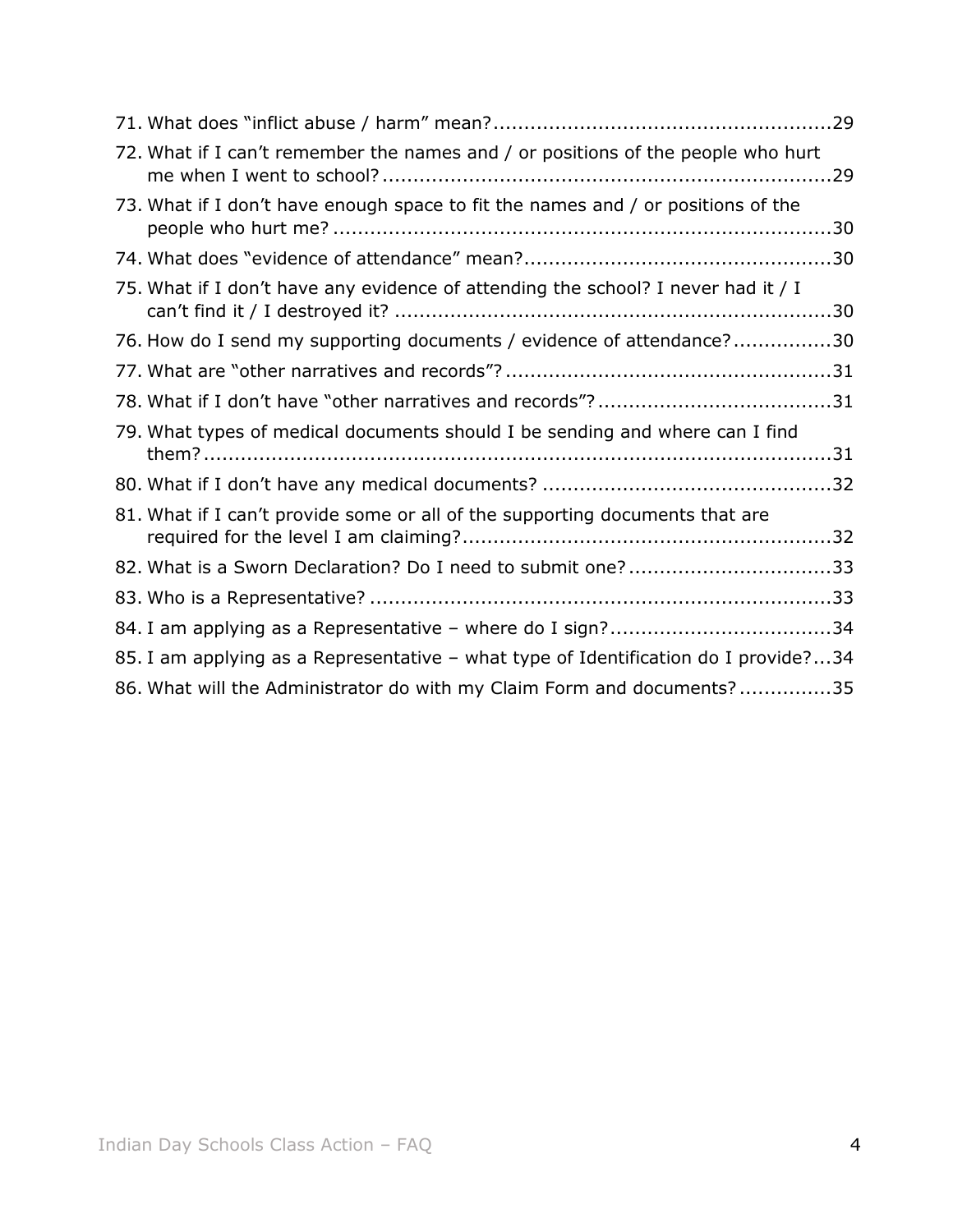# <span id="page-4-0"></span>**Introduction**

All **documents** referenced in these questions can be found on the website of the Administrator as well as Class Counsel (see websites listed below).

If you have additional questions or require clarification after reading the information below, please contact:

**Claims Administrator, Deloitte LLP:** If you have questions regarding the administration of the Settlement, please call 1-888-221-2898, or visit [www.indiandayschoolsclaims.com](http://www.indiandayschoolsclaims.com/)

**Class Counsel, Gowling WLG:** For legal advice or assistance with completing your Claim Form, at no cost, please call 1-844-539-3815, or visit [www.indiandayschools.com](http://www.indiandayschools.com/en/)

**Hope for Wellness Help Line:** If you are experiencing emotional distress and want to talk, free counselling and crisis intervention services are available at: 1-855-242-3310, or online at [www.hopeforwellness.ca](http://www.hopeforwellness.ca/)

# <span id="page-4-1"></span>**General Questions about the Settlement**

# <span id="page-4-2"></span>1. What is a Class Proceeding or a Class Action?

In a class proceeding / class action, one or more people called "plaintiffs" sue on behalf of people who have similar claims. All of these people are called a "class" or "class members." The courts resolve the issues for everyone affected, except for those who exclude themselves from the lawsuits. A class member becomes excluded from the class proceeding / class action by "opting out".

#### <span id="page-4-3"></span>2. What is the Federal Indian Day School class action/proceeding about?

The legal action, *McLean v Canada* (Court File No. T-2169-16), was brought to recover compensation for class members from Canada for harms suffered by students who attended a Federal Indian Day School or Federal Day School. Students of Federal Indian Day Schools or Federal Day Schools have reported suffering physical, sexual, and psychological abuse by teaching staff, officials, students and other third parties. In some cases, the abuse was severe. These abuses were in addition to the mocking, denigration and humiliation of students by reason of their Indigenous culture and language. Through McLean v Canada, the Plaintiffs have sought the recognition of and justice for the harms inflicted on former students of Day Schools and their family members.

The legal action was certified on consent as a class proceeding by Justice Phelan of the Federal Court on June 21, 2018. The case was started by Garry McLean, who passed away before a Settlement was reached. The Court has appointed Roger Augustine and Claudette Commanda as Representative Plaintiffs for the Survivor Class and Mariette Buckshot as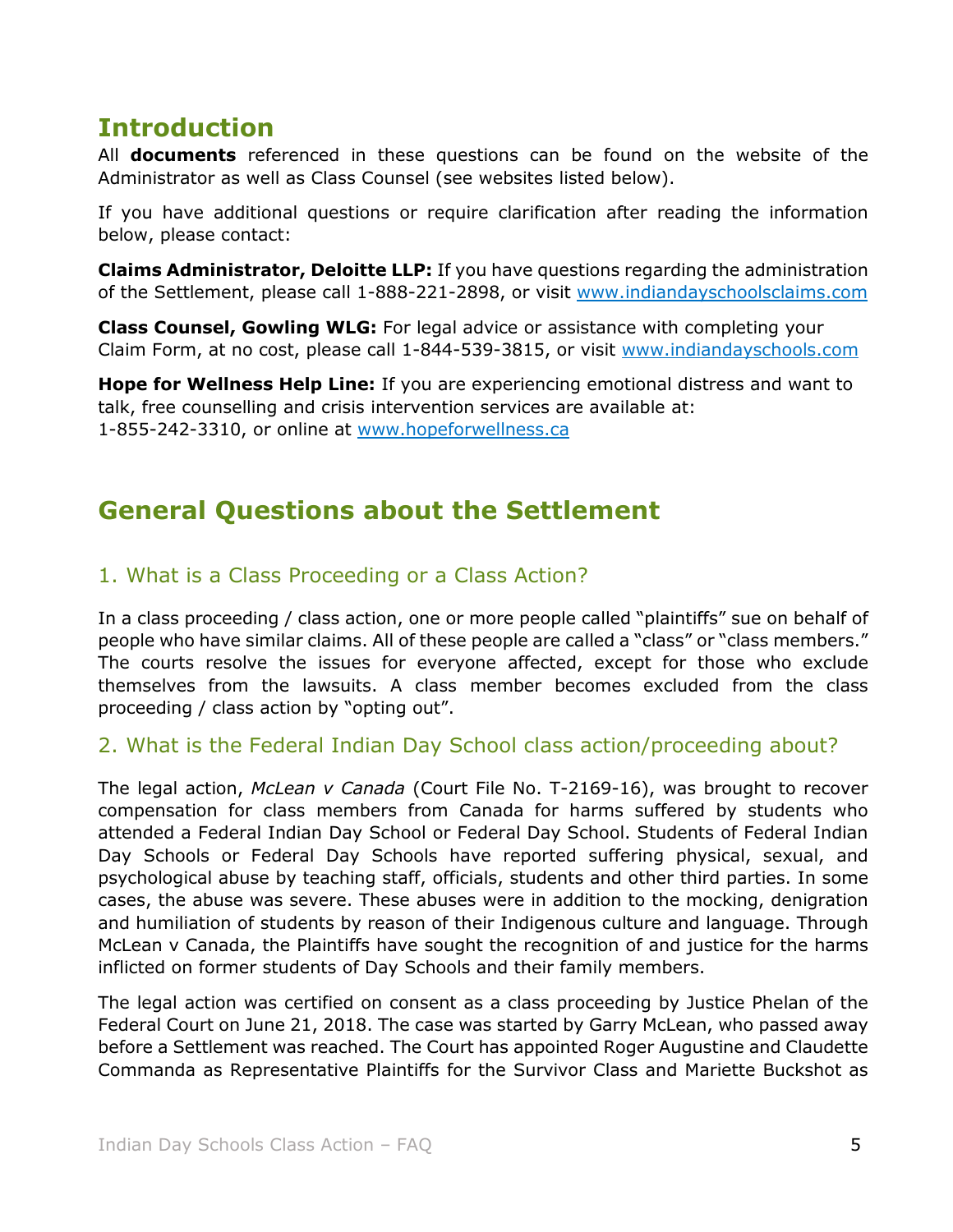Representative Plaintiff for the Family Class. They may be contacted through Class Counsel.

#### <span id="page-5-0"></span>3. The term "Indian" is outdated, not inclusive, and even offensive. Why use it?

Using this word was not an easy choice, because we recognize that it has negative connotations for many people. Federal "Indian Day Schools" were created under Canada's "Indian Act," which applied to First Nations, Inuit, and Métis peoples. The schools, and their name, reflect the dark reality of Canada's history with Indigenous peoples. This settlement sheds important light on that history.

#### <span id="page-5-1"></span>4. Why is there a Settlement?

The Federal Court has now approved a Canada-wide out-of-court settlement between Canada and Class Members in relation to Canada's establishment, funding, control, and management of Federal Indian Day Schools and Federal Day Schools. Following the Settlement Approval Hearing held on May 13th to 15th, 2019 in Winnipeg, Manitoba, the Federal Court has determined that the settlement reached between Canada and the Class is fair, reasonable, and in the best interests of the Class as a whole.

As a result of reaching a settlement and having it approved by the Federal Court, the parties have avoided the uncertainty of the outcome of a trial, the potential delays in obtaining a final judgment and the likelihood of significant costs related to lawsuit of this size and complexity.

In addition to compensation to be received by individual Survivor Class Members, the approved settlement provides for benefits that would not be available under a judgment, such as the establishment of a \$200,000,000 (CDN) Legacy Fund to support commemoration projects, health and wellness projects, and language and culture initiatives.

#### <span id="page-5-2"></span>5. What rights do I give up, if any, by being a part of this settlement?

The settlement is now approved. The Court's approval of this Settlement is binding on all class members who did not opt out by November 18, 2019.

If you did NOT opt out of the Settlement, you will be unable to advance a lawsuit of your own relating to harms caused through Canada's management and control of Day Schools. In other words, you have given up your right to bring an individual lawsuit against the Federal government for harms experienced as a result of attending a Federal Indian Day School or a Federal Day School.

If you did NOT opt out of the Settlement, you will be deemed to have "released" Canada from liability for all harms suffered by you at the Day School(s) you attended. In return however, and if eligible, you will receive compensation for the harms that you experienced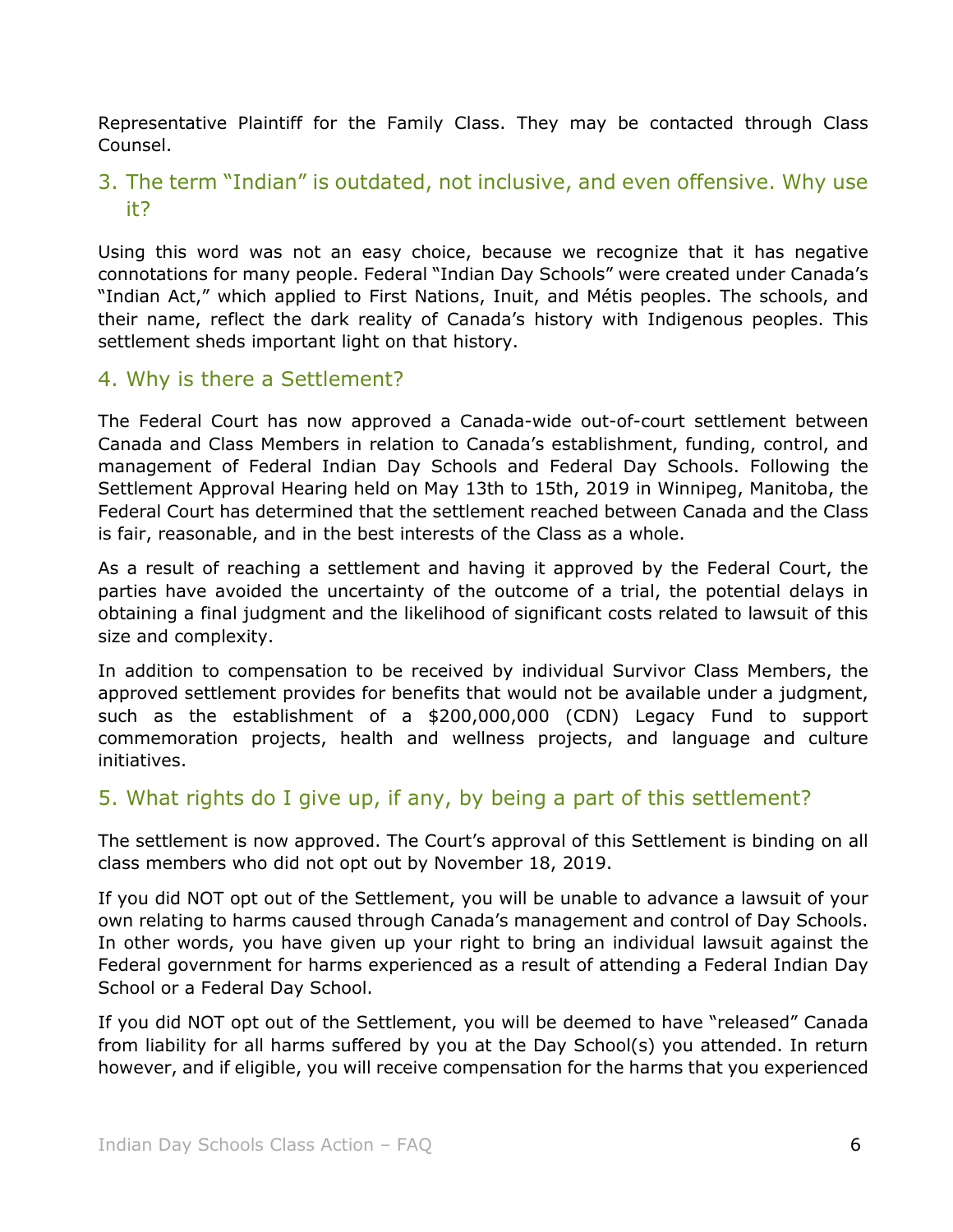while attending a Federal Indian Day School or a Federal Day School, subject to meeting the requirements outlined in the Claim Form.

The Settlement Agreement provides a specific description of the Release. Please read the Settlement Agreement carefully and contact Class Counsel if you have any questions. The details of the Release are also available in the Order of the Federal Court approving the Settlement.

Finally, nothing in this Settlement requires you to give up your right to sue a province or religious institution for its involvement in its management or control of a Federal Indian Day School or Federal Day School.

#### <span id="page-6-0"></span>6. Who is included in the Settlement?

Former Federal Indian Day School and Federal Day School students ("Survivor Class Members") and their family members ("Family Class Members") are included in this settlement.

To be eligible for compensation as a Survivor Class Member, the Claimant must have attended at least one of the identified Day Schools during the time that it was operated and/or controlled by Canada and must have suffered a recognized harm as a result of that school attendance. The identified Day Schools are listed on [Schedule K](https://www.classaction.deloitte.ca/en-ca/Documents/indiandayschoolsclaims/Schedule%20K%20-%20List%20of%20Federal%20Indian%20Day%20Schools.pdf) to the Settlement Agreement, available on the Class Action website. Each eligible Survivor Class Member will be required to provide supporting material for his or her claim.

Survivor Class Members who passed away on or after July 31, 2007 may also be eligible to receive compensation. All payments will be made to the Estate Executor.

Family Class Members will receive no direct compensation under the Settlement. Instead, a \$200,000,000 (CDN) Legacy Fund is being established to support projects for commemoration, wellness/healing, and the restoration and preservation of Indigenous languages and culture.

#### <span id="page-6-1"></span>7. Why does the deceased date only go back as far as July 31, 2007?

This was not an arbitrary date that was chosen by the parties, but rather based upon the original filing date of 2009, and the application of the general 2-year limitation period. The Indian Day School class action was filed in 2009 so the cut-off date is July 31, 2007 for this case.

#### <span id="page-6-2"></span>8. Who is eligible for the Settlement?

To be eligible for compensation, survivors must have attended one of the identified Day Schools listed on the List of Federal Day Schools ( $Schedule K$ ) and experienced harm.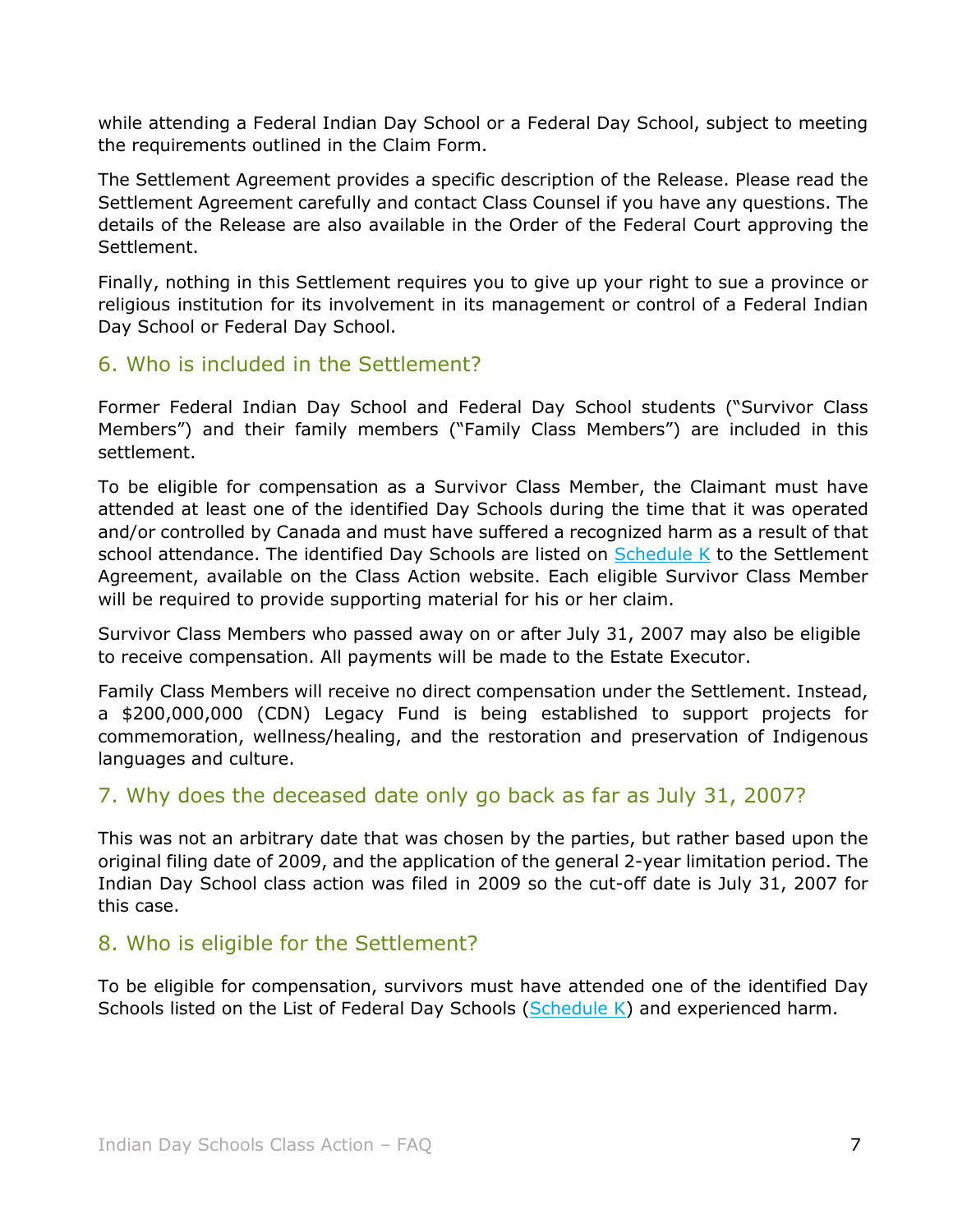# <span id="page-7-0"></span>9. I attended an Indian Day School, but I'm not sure who ran it. Am I eligible?

Some Day Schools were run by entities other than the Federal government, for example by provincial governments. This settlement only applies to those who attended Federallyrun and operated schools. To find out if your school was Federally-operated, please review [the list of approved Day Schools \(Schedule K\)](https://indiandayschools.com/en/wp-content/uploads/schedule-k.pdf) or contact Gowling WLG directly by calling the toll free phone number: 1 (844) 539-3815 or by visiting [www.IndianDaySchools.com.](http://www.indiandayschools.com/)

#### <span id="page-7-1"></span>10. What if I am not sure if I am eligible or included in the Settlement?

If you are not sure whether you are included in the settlement, you may contact Class Counsel by calling the toll free phone number: 1 (844) 539-3815 or by visiting [www.IndianDaySchools.com.](http://www.indiandayschools.com/)

If you have you questions about the class action and administration process, you may contact the Administrator by calling the toll free phone number: 1 (888) 221-2898 or by visiting [www.IndianDaySchoolsClaims.com.](http://www.indiandayschoolsclaims.com/)

#### <span id="page-7-2"></span>11. If I am eligible for compensation and did not opt-out of this settlement, can I still sue a provincial or religious institution?

Yes. Nothing in the settlement agreement prohibits you from bringing a suit against a province, religious institution, or any entity, other than the Federal Government, for harms you experienced at a school run by them.

# <span id="page-7-3"></span>12. What if I have already started my own legal proceeding against Canada for harms I suffered while attending a Federal Day School? Am I still eligible for compensation under the terms of this settlement?

If you have started your own legal proceeding against Canada relating to its funding, control, and management of Day Schools and you **did not discontinue** it on or before the opt out deadline, **November 18th, 2019**, you will be considered to have opted out of the settlement. You **will not be eligible** to apply for compensation under this class action.

#### <span id="page-7-4"></span>13. Can I remove myself from the Settlement?

The Order of the Court will bind all of the Class Members who do not opt out of the proceeding (Federal Courts Rules, Rule 334.32(5)(f)).

If you are an Eligible Class Member, in order to remove yourself from the Settlement, you must have delivered a signed and dated Opt-Out Form before the end of the Opt Out period. The Opt Out Period is ninety (90) days after the Federal Court approves the Settlement Agreement.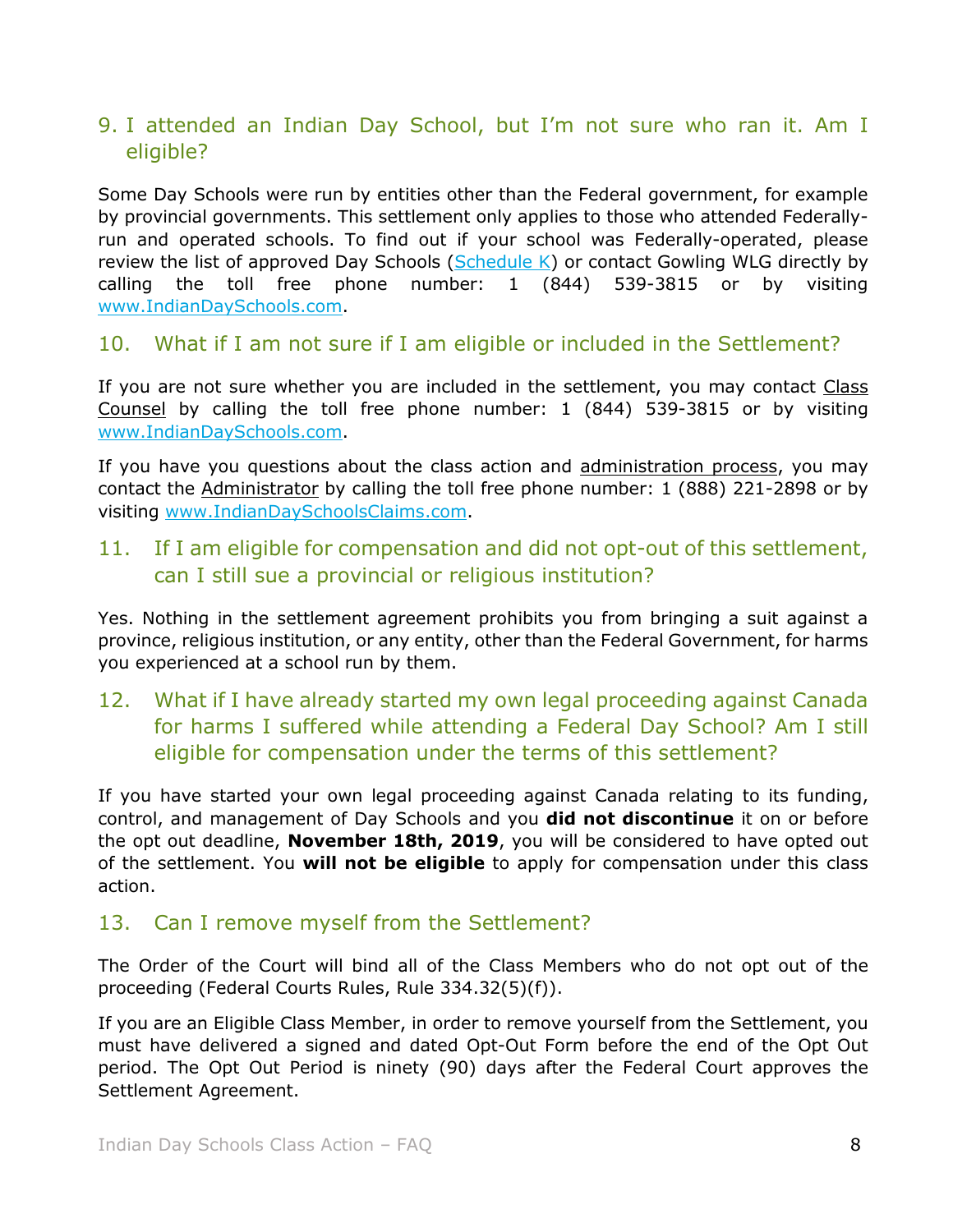#### **The opt-out period concluded on November 18, 2019 and is now closed.**

If you have previously commenced a legal proceeding against Canada relating to its funding, control, and management of a Federal Indian Day School and if **did not** discontinue your individual claim on or before **November 18, 2019**, you are deemed to have opted out of the settlement.

#### <span id="page-8-0"></span>14. What does the Settlement provide?

The Settlement provides direct compensation to Survivor Class Members who experienced harm while they were a student at a listed Federal Indian Day School or Federal Day School during the relevant period ("Eligible Class Members"). The listed Day Schools are provided in [Schedule K](https://www.classaction.deloitte.ca/en-ca/Documents/indiandayschoolsclaims/Schedule%20K%20-%20List%20of%20Federal%20Indian%20Day%20Schools.pdf) of the Settlement Agreement.

The Settlement Agreement also provides \$200,000,000 (CDN) to support commemoration projects, health and wellness projects, and language and culture initiatives. This compensation will be made available as proposal-based funding by the McLean Day Schools Settlement Corporation, which will distribute the money to existing organizations and initiatives.

Eligible Class Members will be required to apply to the Claims Administrator in order to receive compensation. Canada has agreed to pay compensation to Eligible Class Members in accordance with the severity of harms they suffered while attending a Day School listed on [Schedule K.](https://www.classaction.deloitte.ca/en-ca/Documents/indiandayschoolsclaims/Schedule%20K%20-%20List%20of%20Federal%20Indian%20Day%20Schools.pdf) The severity of harm is measured against a Harms Assessment Grid that contains five (5) levels of compensation. The level and associated compensation are the following:

| Level | $\overline{\phantom{a}}$<br>evel | $\overline{\phantom{a}}$<br>Level 3 | Level     | Level 5           |
|-------|----------------------------------|-------------------------------------|-----------|-------------------|
| .000  | 00C                              | 000.<br>. $\cap$                    | 000<br>∽. | .000<br>חי<br>. מ |

Under the Settlement, Eligible Class Members will receive a single payment associated with the most severe harm they suffered while attending a Federal Indian Day School or Federal Day School, regardless of the number of schools attended. Each level of harm contains validation requirements.

## <span id="page-8-1"></span>15. Are there any fees or costs associated with participating in this settlement?

No. There are no legal fees or costs associated with applying for compensation. To be eligible for compensation, you must have attended one of the identified Day Schools listed on [Schedule K,](https://www.classaction.deloitte.ca/en-ca/Documents/indiandayschoolsclaims/Schedule%20K%20-%20List%20of%20Federal%20Indian%20Day%20Schools.pdf) and experienced harm.

If you have questions, contact Class Counsel Gowling WLG, at no cost, by calling 1-844- 539-3815 or emailing [dayschools@gowlingwlg.com.](mailto:dayschools@gowlingwlg.com)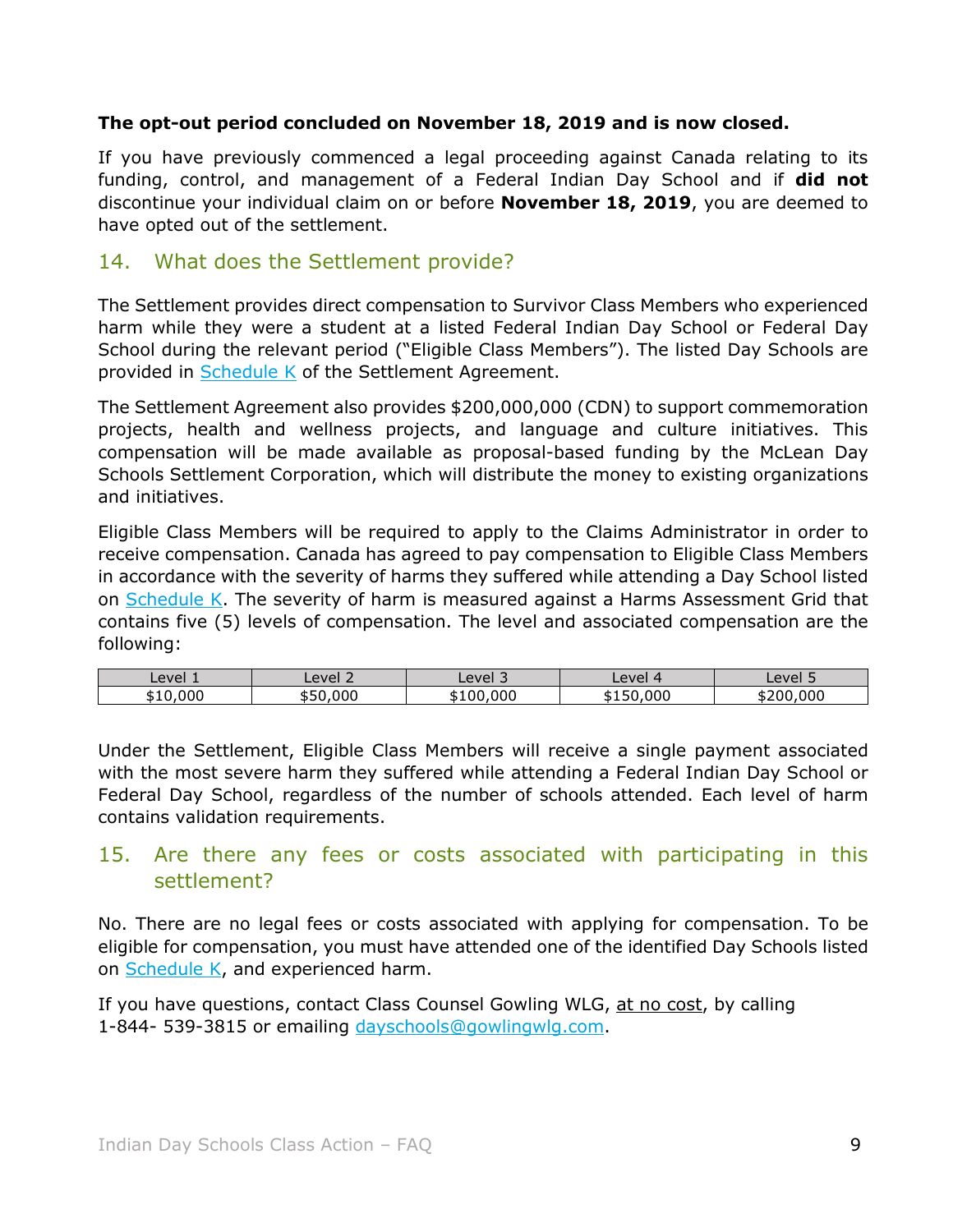#### <span id="page-9-0"></span>16. Who are the lawyers for the Plaintiffs?

Gowling WLG (Canada) LLP was appointed as Class Counsel by Justice Phelan of the Federal Court on June 21, 2018.

Lead Class Counsel are Robert Winogron, Jeremy Bouchard and Mary M. Thomson of the law firm, Gowling WLG (Canada) LLP. Mr. Winogron and Mr. Bouchard have over 30 years of combined legal experience in the area of Aboriginal Law and Litigation. Ms. Thomson is a class action specialist and has more than 35 years of litigation experience. Gowling WLG (Canada) LLP is a national law firm, which is consistently recognized for its representative work on behalf of Indigenous organizations across Canada.

There is no charge to speak to Class Counsel.

You may contact Class Counsel:

| Gowling WLG - Indian Day Schools Support Services |                                                                           |  |
|---------------------------------------------------|---------------------------------------------------------------------------|--|
| Mail                                              | Gowling WLG (Canada) LLP 160 Elgin Street; Suite 2600 Ottawa, ON, K1P 1C3 |  |
|                                                   | Email   dayschools@gowlingwlg.com                                         |  |
|                                                   | Phone   1 (844) 539-3815                                                  |  |

# <span id="page-9-1"></span>17. How are the lawyers getting paid?

Canada has agreed to pay Class Counsel fees and disbursement directly. No portion of Class Counsel Fees will come from compensation paid to Survivor Class Members or to the Legacy Fund.

Class Counsel fees have been approved by the Federal Court in the amount of \$55,000,000 (CDN) plus applicable taxes.

The Court has also approved \$7,000,000 (CDN) to be paid by Canada to Class Counsel for legal services in support of Class Members during the Claims Process. All legal fees and disbursements including those of Class Counsel are subject to Court approval.

There is no charge to Class Members who receive assistance from Class Counsel during the Claims Process.

#### <span id="page-9-2"></span>18. What is the Legacy Fund?

The settlement includes a \$200M Legacy Fund to support commemoration projects, health and wellness programs, "truth-telling" events and the restoration and preservation of Indigenous languages and culture ('Legacy Projects').

The money to support the Fund will be paid by Canada to the McLean Day Schools Settlement Corporation ("Corporation"). The Corporation will be established under the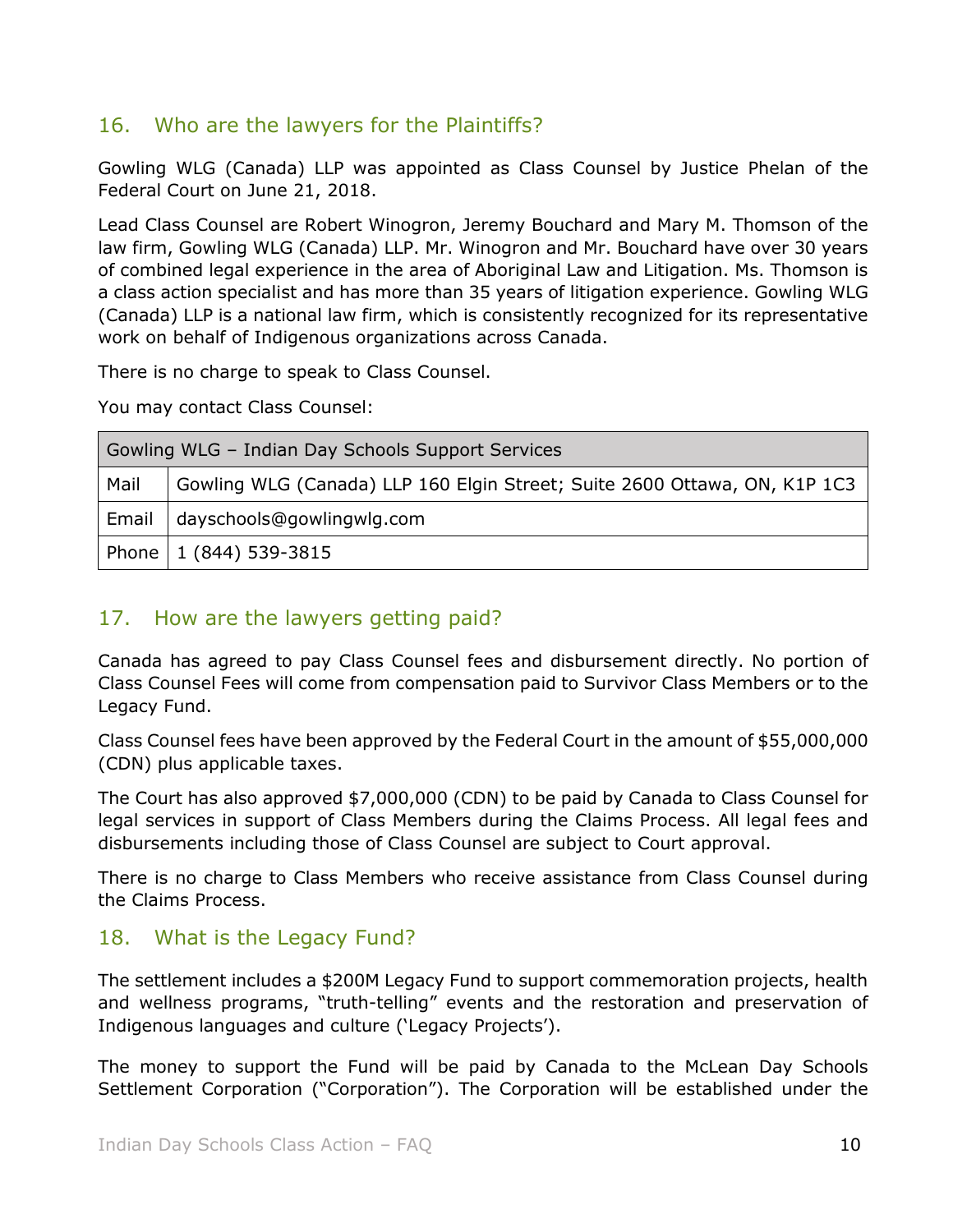Canada Not-for-Profit Corporations Act to promote Legacy Projects. The Directors of the Corporation will manage and/or supervise the management of the activities and affairs of the Corporation that will receive, hold, invest, manage, and disburse the money allocated for the Legacy Fund. In carrying out their responsibilities to fund Legacy Projects, the Directors will give consideration to periodic recommendations and advice from the Day Schools Advisory Committee described in the Legacy Fund Distribution Plan (See [Schedule](https://www.classaction.deloitte.ca/en-ca/Documents/indiandayschoolsclaims/Consolidated%20Settlement%20Agreement.pdf)  [J](https://www.classaction.deloitte.ca/en-ca/Documents/indiandayschoolsclaims/Consolidated%20Settlement%20Agreement.pdf) of the Final Settlement Agreement for more information).

#### <span id="page-10-0"></span>19. How do I apply for the Legacy Fund?

Grants will be made from the McLean Day Schools Settlement Corporation in response to proposals made. There will be guidelines and procedures put in place for the selection of organizations that apply for these grants. If an organization is given a grant, it will be responsible for carrying out a Legacy Project in its community.

Once set up, the McLean Day Schools Settlement Corporation will develop and make available the guidelines and procedures for organizations to follow in applying for grants under the Legacy Fund.

# <span id="page-10-1"></span>**Compensation**

<span id="page-10-2"></span>20. What if I also attended a Residential School and received a Common Experience Payment from the Residential School settlement? Can I still apply for compensation?

Yes. As long as you attended an Eligible Federal Indian Day School at some point while it was operated and managed by the Government of Canada, and experienced harm, you would be eligible to apply for compensation under the settlement.

<span id="page-10-3"></span>21. What if I objected to the terms of the settlement before the settlement was approved? Am I still eligible for compensation?

Yes. Even if you objected to the settlement you are still eligible for compensation. Objecting is not the same as opting out.

Opting out means choosing to remove yourself from the Class. Those who chose to opt out will receive no compensation under this settlement. They will however retain the right to bring their own action against Canada for harms suffered while in a Federal Indian Day School or a Federal Day School should they so wish. **The Opt Out period is now closed**.

If you have any questions, please call Class Counsel by calling 1 (844) 539-3815.

# <span id="page-10-4"></span>22. What does the settlement include in terms of compensation?

Eligible Class Members will receive a payment ranging from \$10,000 to \$200,000, reflecting the most severe harms they suffered while attending an Indian Day School. The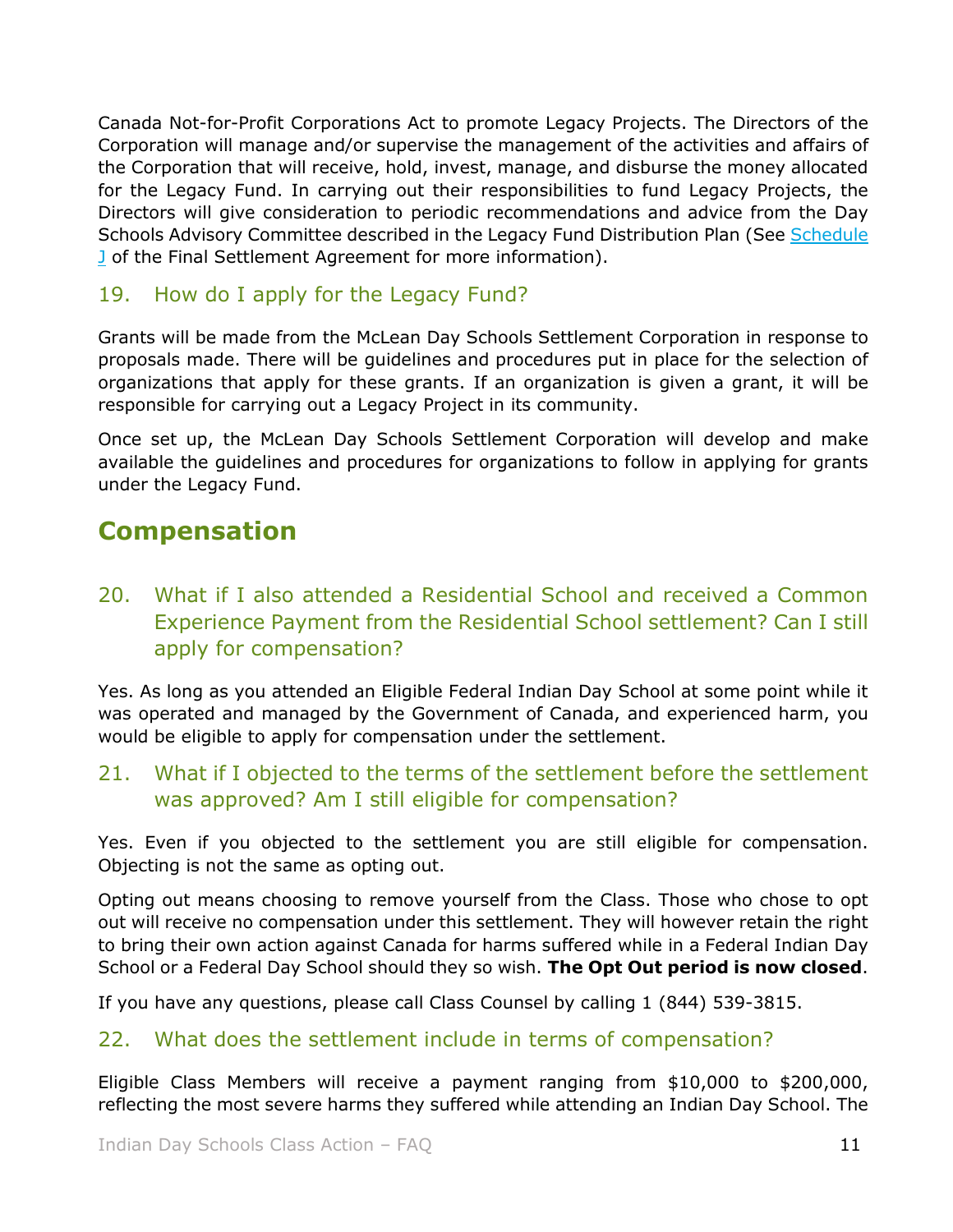number of schools attended or the length of time spent at the school does not impact the level of compensation.

The settlement recognizes that harm was experienced not only by individual people, but also by families and whole communities. That is why it also includes a \$200M Legacy Fund to support commemoration projects, health and wellness programs, as well as language and culture initiatives for Indigenous communities

#### <span id="page-11-0"></span>23. How will compensation be distributed?

The Claims Administrator (Administrator) is responsible for distributing individual compensation to Survivor Class Members. Compensation will be distributed in the form of a cheque payable to the Claimant or their Estate (if deceased on or after July 31, 2007).

Compensation will only be issued after the Implementation Date.

## <span id="page-11-1"></span>24. Will my compensation be taxed or have an impact on insurance payments, pensions, social assistance, etc.?

#### Social Benefits

The Settlement Agreement provides that there should not be an impact on benefits including social assistance, OAS, and CPP. (See 5.06 of Settlement Agreement).

The Government of Canada has committed to working with provincial and territorial governments, and federal departments to ensure that any payment that Claimants receive will not affect the amount, nature, or duration of any social benefits received. Similar efforts were successful with respect to the Indian Residential School Settlement payments and we will continue to raise this issue with Canada.

Tax

Payments from this lawsuit are not taxable. Payments from the McLean Day School Class Action compensate for abuse and harms at Federal Day Schools. The Canada Revenue Agency ("CRA") makes it clear that litigation damages for personal injuries are not taxable income. Further, they will not impact social benefits.

#### Old Age Security and its Supplement

There will be no impact. The Old Act Security Act defines income in accordance with the Income Tax Act. Litigation payments for personal injury, including psychological harm, are exempt from the Canadian Revenue Agency's definition of income.

The OAS pension is a monthly payment available to seniors aged 65 and older who meet the Canadian legal status and residence requirements. Low-income seniors are also eligible for the Guaranteed Income Supplement which is added to OAS. Neither will be impacted.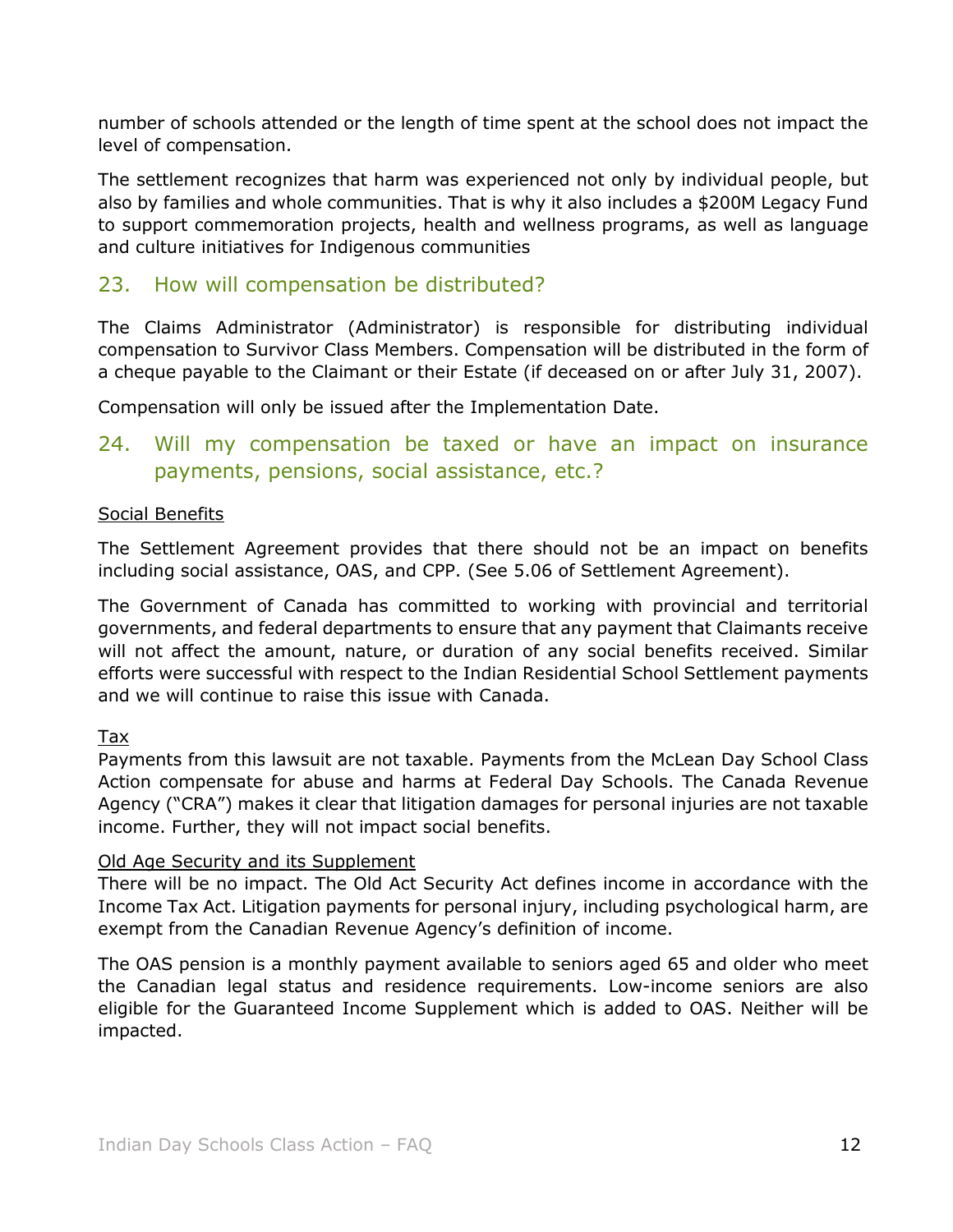#### Canada Pension Plan (CPP) (Pension)

There will be no impact. Eligibility for CPP is based on age and contribution to CPP by working in Canada. It is not based on present income levels but contributions over the beneficiaries' lifetime.

## <span id="page-12-0"></span>25. Who decides what level of compensation I am eligible for under the Settlement?

On the Claims Form, you are required to identify which level of compensation you are claiming (Levels 1 or 2 or 3 or 4 or 5).

If you are an Eligible Class Member and have not previously been compensated for your attendance at a Federal Indian Day School or Federal Day School, the Claims Administrator will assess your Claim and approve a level of compensation in accordance with the Harms Assessment Grid.

If the Claims Administrator approves your claim for a lower level of compensation and you believe you are entitled to receive a higher level of compensation under the Harms Assessment Grid, you have the option to provide further information and to have your claim reconsidered. You will then be notified of the Claims Administrator's reconsideration.

If the Claims Administrator confirms its initial assessment of a lower level of compensation, you will have the option of having your claim reviewed by a Third-Party Assessor. The decision of the Third-Party Assessor is final.

In unique and specific situations, the Third-Party Assessor may refer a Claim to the Exceptions Committee for consideration. In these situations, the Exceptions Committee will make the final determination of your Claim.

## <span id="page-12-1"></span>26. Can I sign a Claims Form for a family member who is applying for compensation?

To sign the Claims Form for another person, you must be appointed as their Personal Representative. A Personal Representative is appointed by a Court to manage or make reasonable judgements or decisions in respect of the affairs of the person under disability.

If you are acting as a Personal Representative, you must attach documentation to verify your eligibility to act on the Claimant's behalf, including evidence that you have Power of Attorney over the Claimant's finances.

See Part 7 of Claim Form for more details or contact Class Counsel or the Administrator.

## <span id="page-12-2"></span>27. What if I am not satisfied with or disagree with the level of compensation awarded?

If you are an Eligible Class Member and have not previously been compensated for your attendance at a Federal Indian Day School or Federal Day School, the Claims Administrator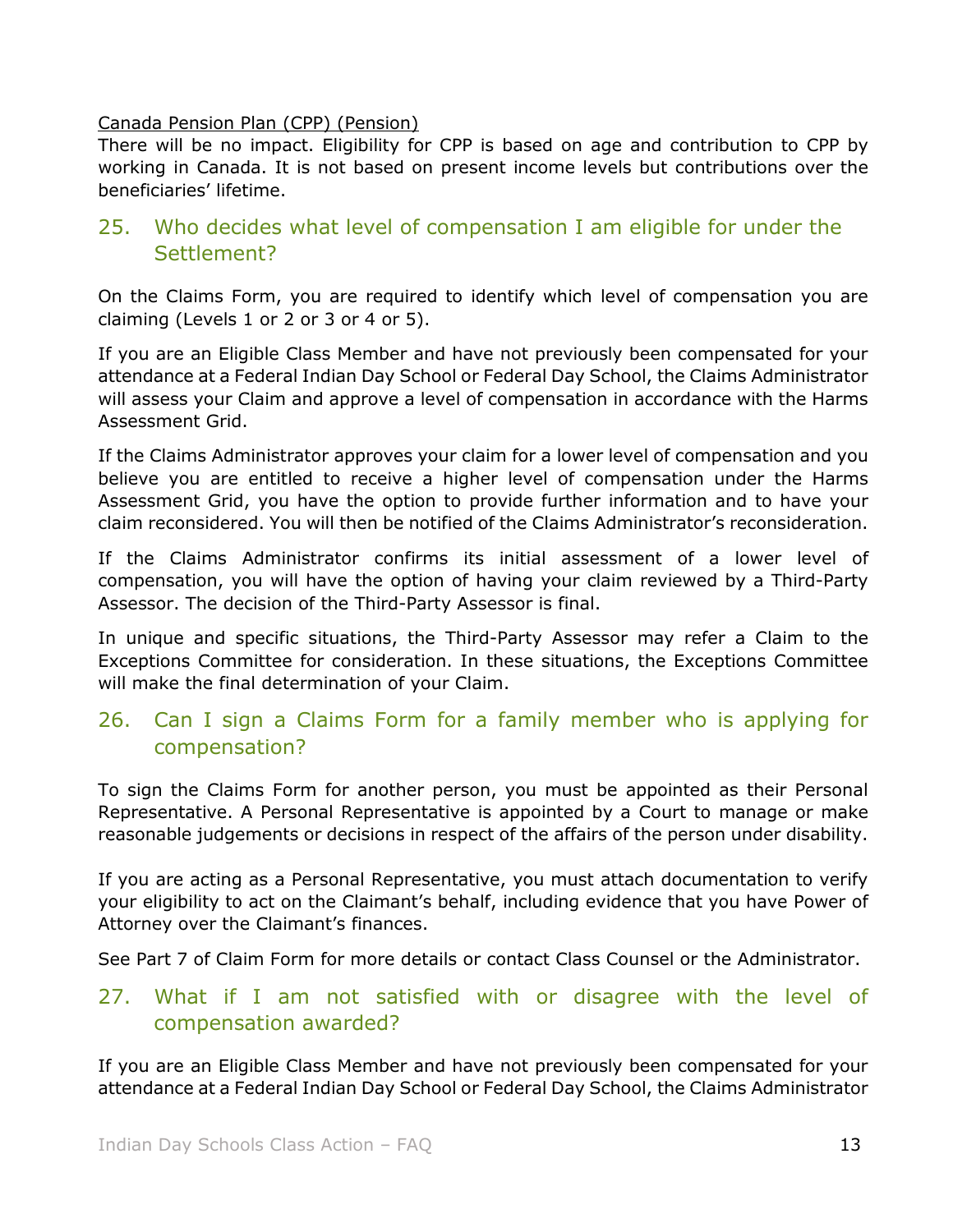will assess your Claim and approve a level of compensation in accordance with the Harms Assessment Grid.

If the Claims Administrator approves your claim for a lower level of compensation than the level you believe you are entitled to receive under the Harms Assessment Grid (and the Level you claimed when submitting your Claim Form), you have the option to provide further information and to have your claim re-assessed in light of that further information. You will then be notified of the Claims Administrator's re-assessment.

If the Claims Administrator confirms its initial assessment, you will have the option of having your claim reviewed by a Third Party Assessor.

The decision of the Third Party Assessor is final. If the Third Party Assessor is unable to make a decision, the Third-Party Assessor will refer your Claim to the Exceptions Committee for consideration. In these situations, the Exceptions Committee will make the final determination of your Claim.

More information on this process can be found in [Schedule B](https://www.classaction.deloitte.ca/en-ca/Documents/indiandayschoolsclaims/Consolidated%20Settlement%20Agreement.pdf) of the Settlement Agreement.

#### <span id="page-13-0"></span>28. When will I receive my payment?

To receive compensation under the approved Settlement, Class Members are required to submit a completed Claim Form to the Claims Administrator.

The Claim Form is available on the websites of the Claims Administrator and Class Counsel. Compensation will be issued after the Administrator has reviewed the claim and all supporting documents in accordance with the Claims Process outlined in the Settlement Agreement.

Eligible Class Members will receive compensation after their Claim Form has been:

- (1) reviewed and approved by the Claims Administrator; and
- (2) for level 2-5 claims only, the Government Canada has reviewed for eligibility (60 to 90 days).

If the Claims Administrator requires additional information to review a claim, the time required to review and approve the Claim Form may increase. Sending a complete Claim Form and all required documents to the Administrator helps will reduce the change of delays during review.

#### <span id="page-13-1"></span>29. How do I make a claim for compensation?

Eligible Class Members are able to apply for compensation starting on Implementation Date. An Estate Executor may submit a Claim Form for a deceased Class Member who passed away (after July 31, 2007) but before they submitted a Claim Form on their own behalf.

To receive compensation under the approved Settlement, Class Members are required to submit a completed Claim Form to the Claims Administrator.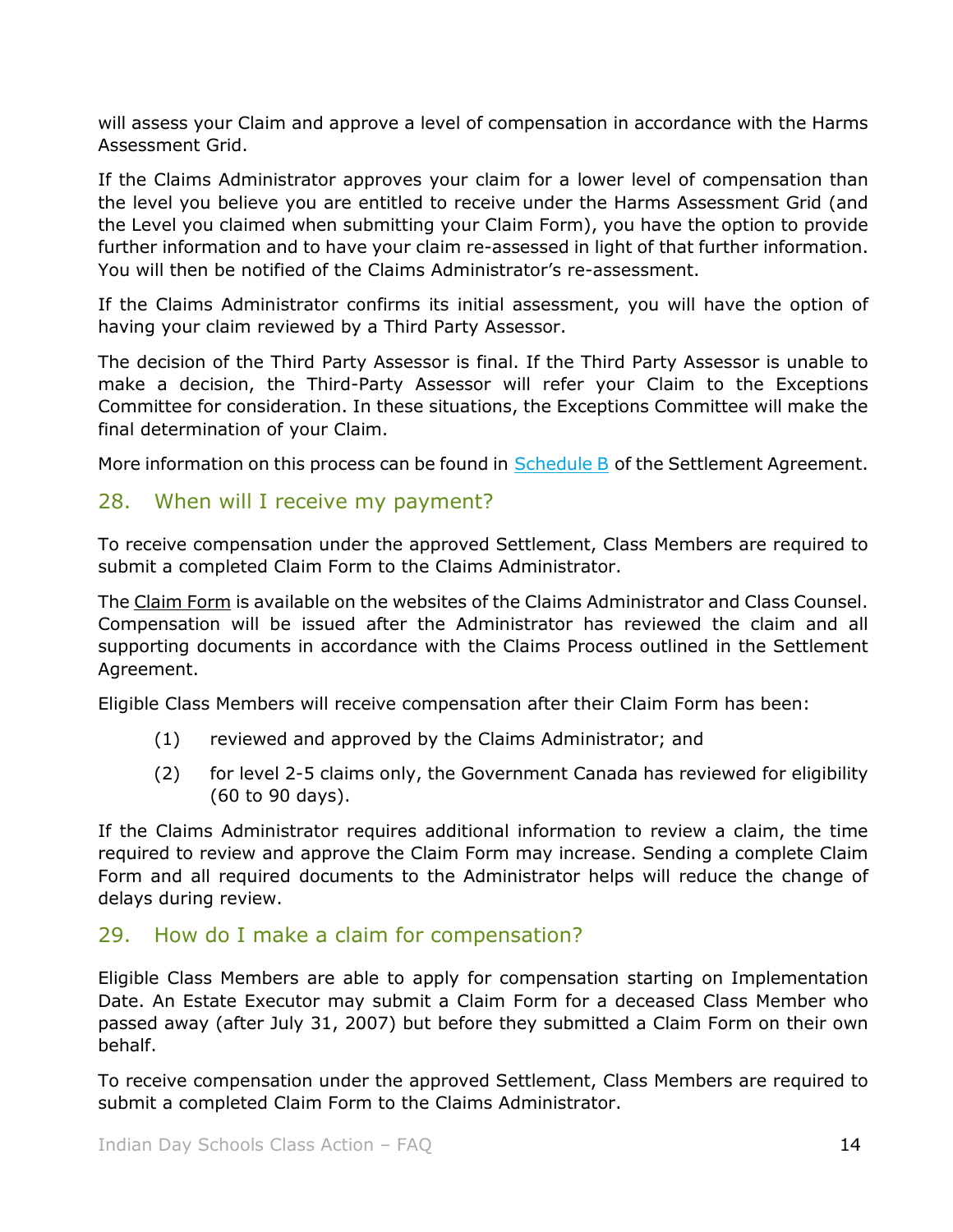Class Counsel is available to assist with the completion of each Claimant's form however a Claim Form must be signed and submitted by the class member, either directly to the Claims Administrator or by Class Counsel on request.

Class Members will have two and a half (2.5) years from Implementation Date to complete and submit the Claim Form to the Administrator.

The Claim Form is available on the website of [Class Counsel](http://www.indiandayschools.com/) and [Administrator](http://www.indiandayschoolsclaims.com/) or by calling the Claims Administrator at 1-888-221-2898.

The Claims Administrator will review each Claims Form to make one of three determinations: (1) approve the claim; (2) deny the claim; or (3) request additional information.

If your Claim is approved, you will receive compensation based on the Harms Assessment Grid attached to the Settlement Agreement and available on the websites of [Class Counsel](http://www.indiandayschools.com/) and [Administrator.](http://www.indiandayschoolsclaims.com/) The compensation will be paid directly either to you, your courtappointed representative, or, in the event of your death, your estate trustee.

#### <span id="page-14-0"></span>30. What if my claim for compensation gets denied?

The Claims Administrator will notify you if your claim is denied.

Your Claim will be denied if (i) you are not an Eligible Class Member; (ii) you have already been compensated, in another proceeding, for your attendance at a Federal Indian Day School or Federal Day School; or (iii) you removed yourself from this Settlement by submitting an Opt Out Form.

<span id="page-14-1"></span>31. Are family members eligible to receive compensation on behalf of a deceased family member who attended a Federal Indian Day School or a Federal Day School?

No. Family members are not eligible to receive direct compensation.

However, the estate of a deceased Class Member (who died on or after July 31, 2007) can make one claim on behalf of the deceased. The Claim must be filed by a Representative. See **Claim Form** section of this document for more information on representatives.

For Status Indians, we recommend you visit the link for further information on estate executors and administrators with Indigenous and Northern Affairs Canada (INAC/ CIRNAC):

Website: [https://www.aadnc-aandc.gc.ca/eng/1100100032357/1100100032361.](https://www.aadnc-aandc.gc.ca/eng/1100100032357/1100100032361)

Phone number: 1-800-567-9604

For all other inquiries about estates (Inuit, Métis, and non-status or non-Indigenous), phone numbers for the Regional Offices can be found here: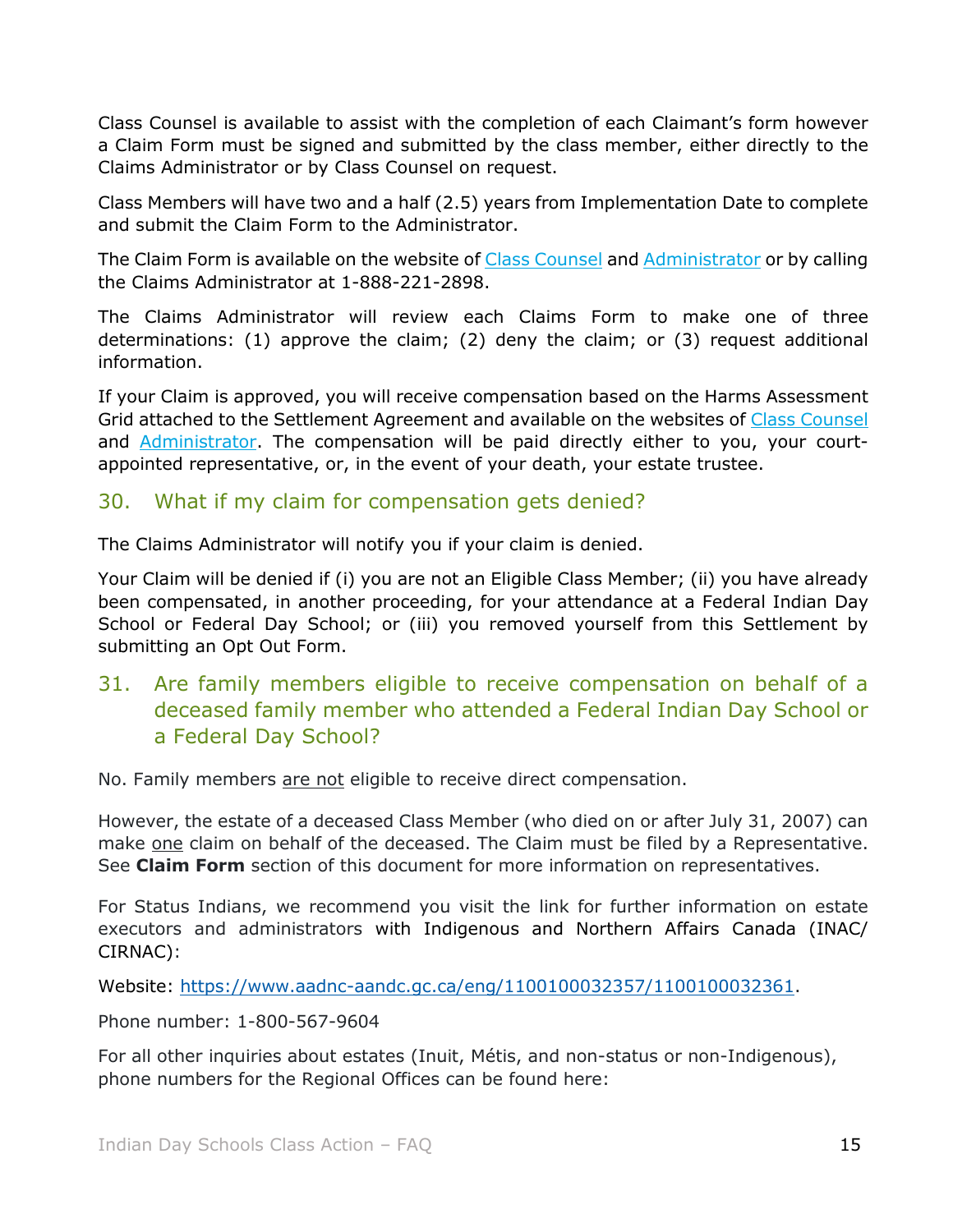| <b>Atlantic Region</b>  | 1-800-567-9604 OR 1-902-661-6200 |
|-------------------------|----------------------------------|
| Quebec                  | 1-800-567-9604 OR 1-800-263-5592 |
| Ontario                 | 1-416-973-6234                   |
| Manitoba                | 1-800-567-9604                   |
| Saskatchewan            | 1-306-780-5392                   |
| Alberta                 | 1-780-495-2773                   |
| <b>British Columbia</b> | 1-604-775-7114 OR 1-604-775-5100 |
| Northwest Territories   | 1-867-669-2500                   |
| Yukon                   | 1-867-667-3888                   |
| Nunavut                 | 1-867-975-4500                   |

If the deceased class member has no will or executor, then an Estate Administrator will need to be appointed. This process will depend on whether the deceased ordinarily resided on reserve or not.

Representatives of estates should begin the process of estate administration as soon as possible to be able to file a Claim Form within the two and a half (2.5) year Claims Period.

If you have questions, please call Class Counsel: 1-844-539-3815.

# <span id="page-15-0"></span>**Claims Process**

#### <span id="page-15-1"></span>32. What is the Implementation Date?

The Implementation Date is the date on which the Claims Process in the Settlement Agreement goes into effect. This date is defined in the Settlement Agreement as 30 days after the Opt Out Deadline (November 18, 2019) and subject to the final determination of any appeals of the Settlement Approval Order.

Eligible Claimants will receive compensation after the Implementation Date.

The Implementation Date is now confirmed to be **January 13, 2020**.

#### <span id="page-15-2"></span>33. Will the Claims Process be complicated or difficult?

The claims process is designed to be simple and easy for people to use. It will avoid retraumatizing survivors. Survivors will not be cross-examined or put on the stand and questioned about their stories. The basic Claim Form is fairly short. Additional information and documents are required to support claims for higher levels of compensation, but those who cannot obtain documents can provide a Sworn Declaration (Part 6), which is included on the Claims Form.

Class Members can receive assistance with completing their Claim Form, at no cost to them, by calling the Gowling WLG call center at 1-844-539-3815.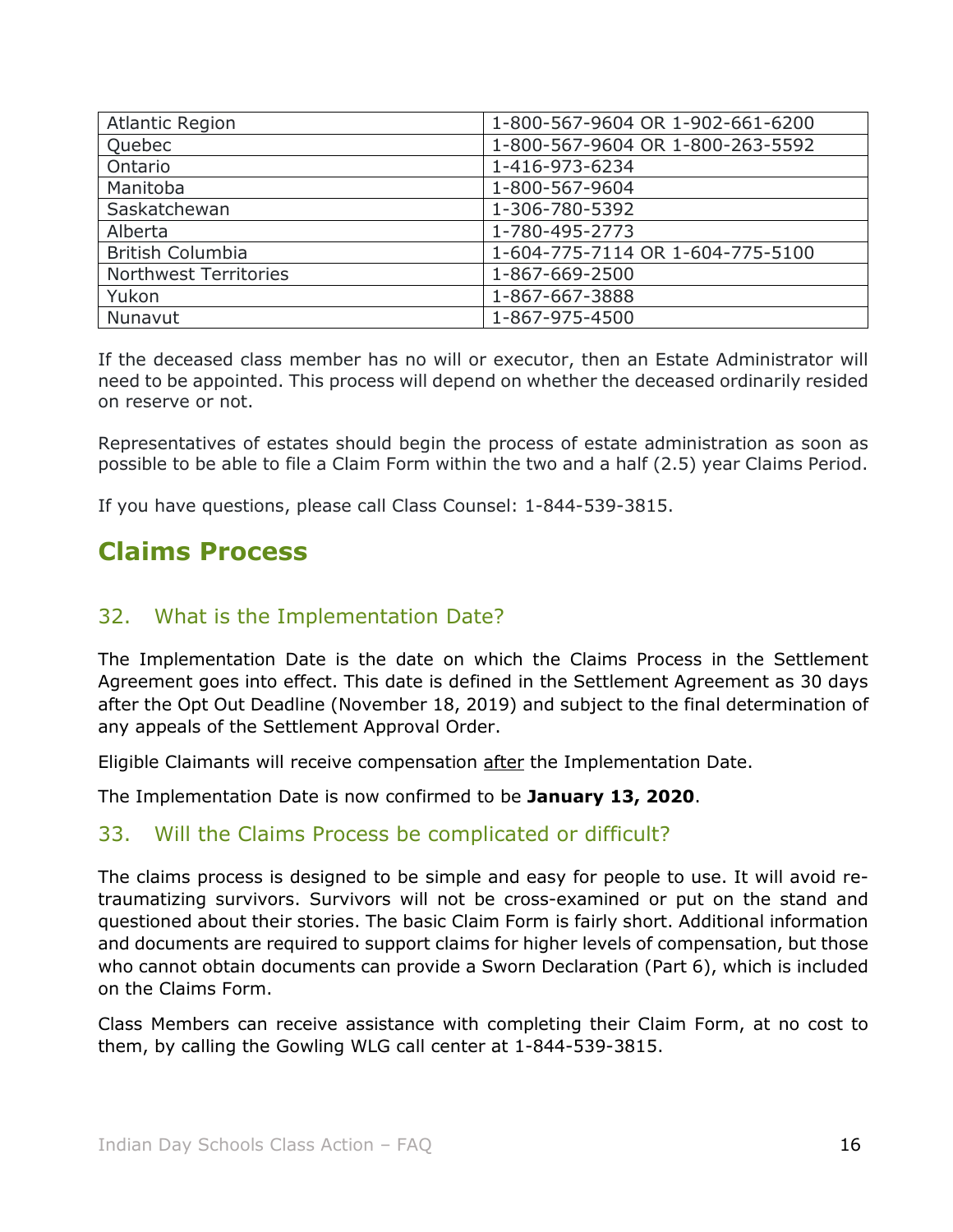## <span id="page-16-0"></span>34. What assistance will be provided to support me or my community in the Claims Process?

Class Members can receive assistance with completing their Claim Forms at no cost to them by calling the Gowling WLG call center at 1-844-539-3815.

Mental health counselling and crisis support is available to Class Members 24 hours a day, 7 days a week through Hope for Wellness Hotline. Contact Hope for Wellness at 1-855- 242-3310 or through their online chat at [www.hopeforwellness.ca.](https://www.hopeforwellness.ca/) Counselling is available in English, French, Cree, Ojibway and Inuktitut, on request.

#### <span id="page-16-1"></span>35. When does the claims period start and how long do I have to submit my claim?

The claims period starts on the Implementation Date, which is **January 13, 2020**. You have two years and six months to submit your claim form to the Claims Administrator.

#### <span id="page-16-2"></span>36. When does the claims period end?

The claims period ends on **July 13, 2022**, which is two years and six months from the Implementation Date.

#### <span id="page-16-3"></span>37. How / where can I find a Claim Form?

[Claim forms](http://www.indiandayschoolsclaims.com/) are available on the Administrator's website at as well as on Class Counsel website: [www.indiandayschoolsclaims.com](http://www.indiandayschoolsclaims.com/) or [www.indiandayschools.com](http://www.indiandayschools.com/)

If you do not have access to the internet, you can request a copy to be mailed to your address by calling the Administrator at 1-888-221-2898.

#### <span id="page-16-4"></span>38. Can I get help completing my claim?

Class Members can receive help filling out their Claims Forms at no cost to them by calling the Class Counsel - Gowling WLG call center at 1-844-539-3815.

#### <span id="page-16-5"></span>39. What if I have questions about the Claim Form?

If you have questions about the Claim Form itself, please refer to the "Claim Form" section of this document for additional details, or contact the Administrator at 1-888-221-2898.

#### <span id="page-16-6"></span>40. How do I submit my claim?

You may submit your claim by completing the Claim Form and attaching all required documents, and sending it to the Claims Administrator.

You can email **or** fax **or** mail your Claim Form and documents to:

Email: [indiandayschools@deloitte.ca](mailto:indiandayschools@deloitte.ca)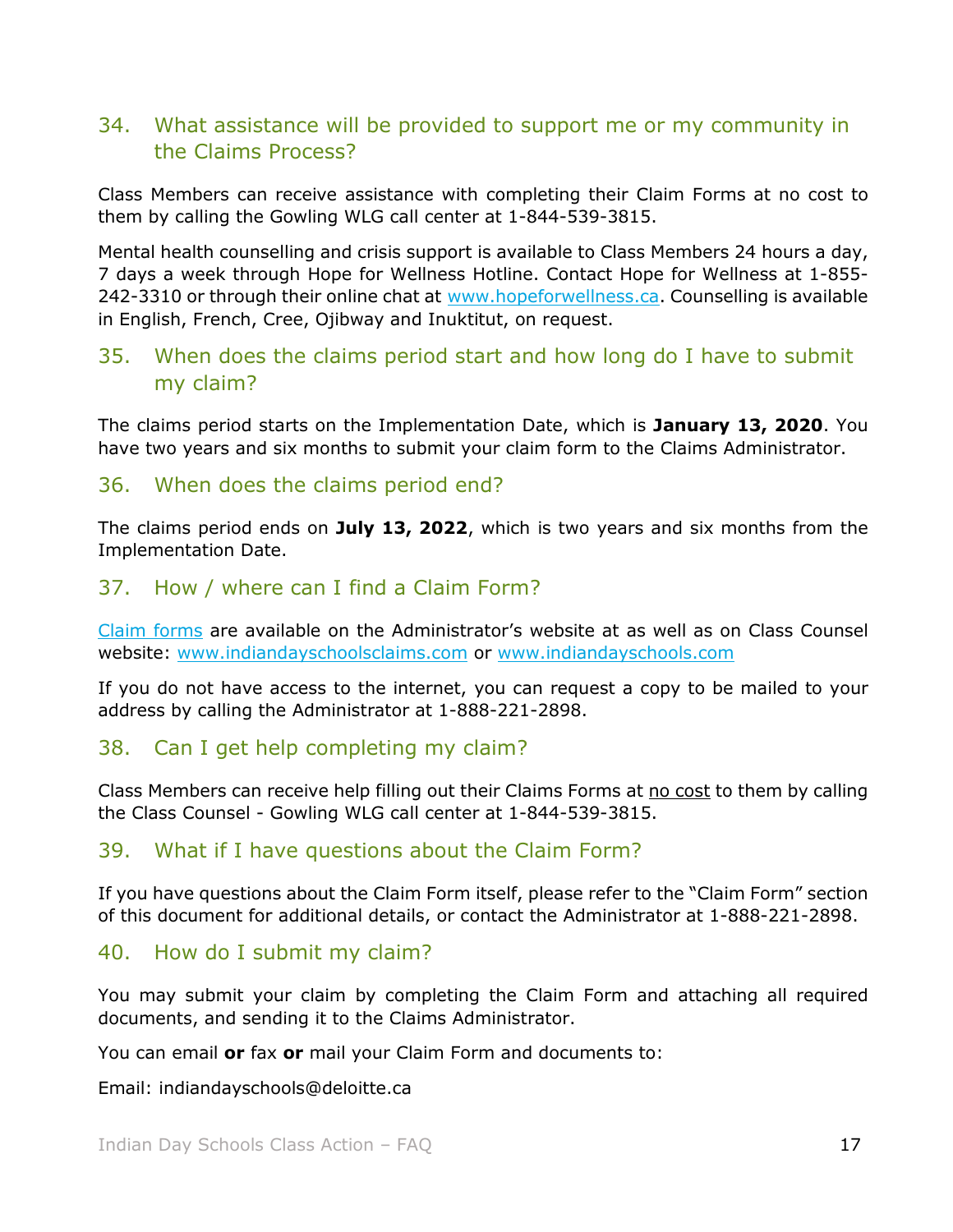Fax: 416-366-1102

Mail: Indian Day Schools Class Action Claims Administrator, c/o Deloitte. PO Box 1775, Toronto, ON, M5C 0A2, Canada

#### <span id="page-17-0"></span>41. What are my mailing options when sending to Post Office (PO) Box?

The mailing address includes a Post Office Box number – PO Box. The PO box will accept claims submitted using Canada Post: Registered Mail or regular mail. All mailing options through Canada Post are accepted for letters or packages.

If you have any questions about mailing your Claim Form, please contact the Administrator by calling 1-888-221-2898.

## <span id="page-17-1"></span>42. Can I send more information after I submit my claim?

If you have forgotten to include relevant information, please contact the Administrator at 1-888-221-2898 to let us know and we will instruct you on how to submit additional information and provide you with your claim number.

If you already know your claim number, you should include it when sending additional documents or information to the Administrator. It is also important to notify the Administrator if you are sending additional documents or information to the Administrator, by calling 1-888-221-2898.

It is always best to send your Claim Form only once you are sure that you have all the required documents to avoid any delays in the processing of your claim.

#### <span id="page-17-2"></span>43. How can I find out the status of my claim?

To find out the status of your claim, please contact the Administrator Call Centre by calling 1-888-221-2898.

You will be asked to confirm your identity and provide a Claim number (if you have one). Please note, it takes up to three weeks from the date when you send your application until a status update is available through the Call Centre. If it has not yet been three weeks, please consider calling back after the time has passed.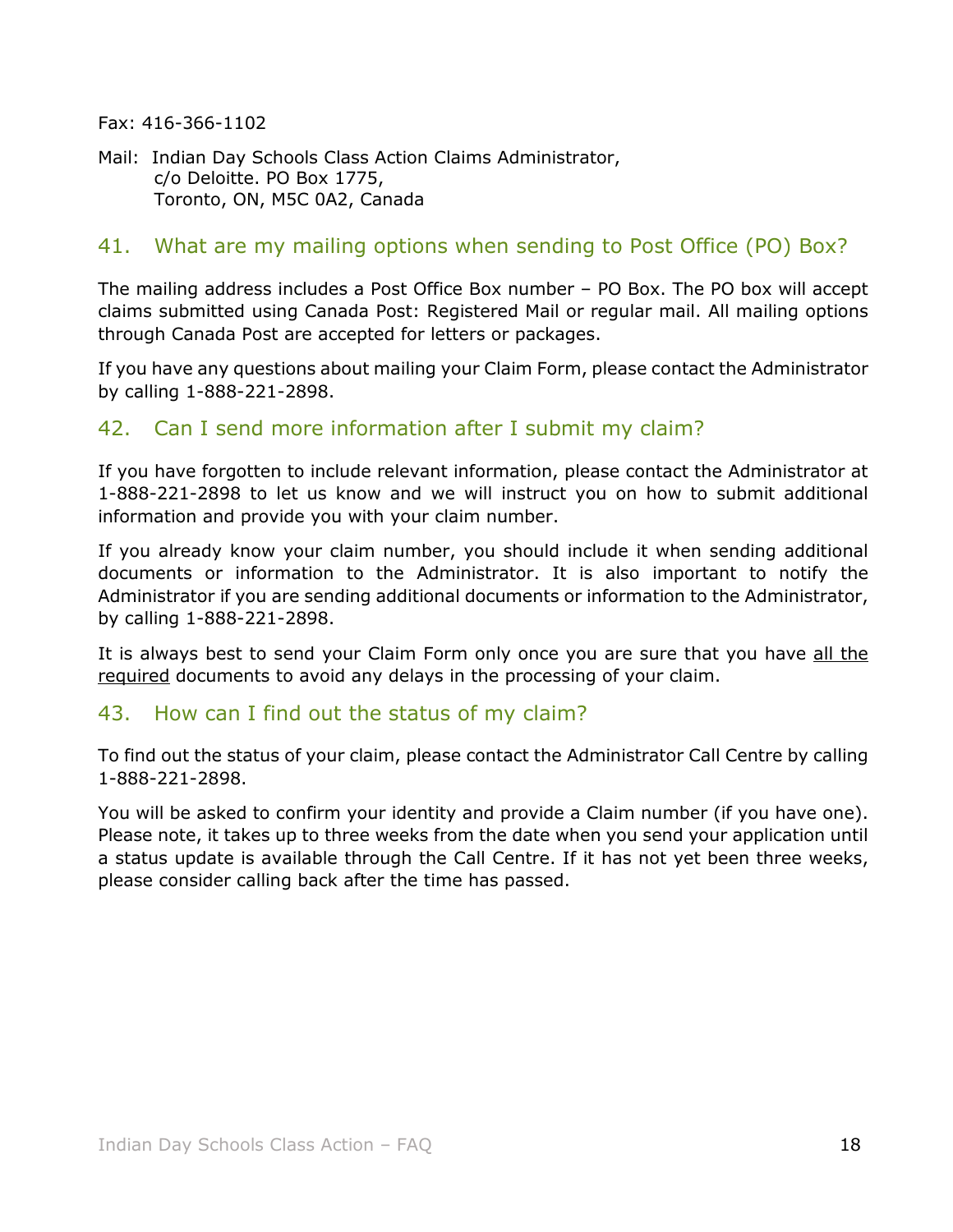# <span id="page-18-0"></span>**Claim Form**

# <span id="page-18-1"></span>44. What section of the Claim Form do I need to complete?

You must complete all sections of the Claim Form to the best of your ability. Some sections, however, are not required, depending on what Level you choose. The Claim Form has seven (7) Parts.

If you are claiming Level 1:

- you must complete: Part 1, Part 2, Part 3, Part 4
- you must complete Part 6 only if you are not able to provide a photocopy of a government issued piece of identification
- you must complete Part 7 only if you are a Representative applying on behalf of a Claimant

If you are claiming Level 2 or Level 3 or Level 4 or Level 5:

- you must complete: Part 1, Part 2, Part 3, Part 5
- you must complete Part 6 only if you are not able to provide a photocopy of government issued piece of identification or if you do not have the required documents listed for your level on page 8 of the Claim Form.
- you must complete Part 7 only if you are a Representative applying on behalf of a Claimant

If you have any questions, please call the Administrator Call Centre at 1-888-221-2898.

#### <span id="page-18-2"></span>45. I don't have a Social Insurance Number (SIN). Is this required?

If you do not have a social insurance number (SIN), you may leave this field blank on the Claim Form.

Please ensure you include a photocopy of a government issued piece of identification or complete Part 6 of the Claim Form - Sworn Declaration.

## <span id="page-18-3"></span>46. What if I don't have an Indian Status Card number or a Beneficiary number?

**Indian Status Card (Registration) Number**: If you are a **Status Indian**, and would like to find out your registration number, you may contact the INAC/CIRNAC Public Enquiries Contact Centre (PECC), where you will be asked a series of questions to validate your identity.

The INAC/CIRNAC Public Enquiries Contact Centre can be reached at:

- Phone: (toll-free) 1-800-567-9604
- TTY: (toll-free) 1-866-553-0554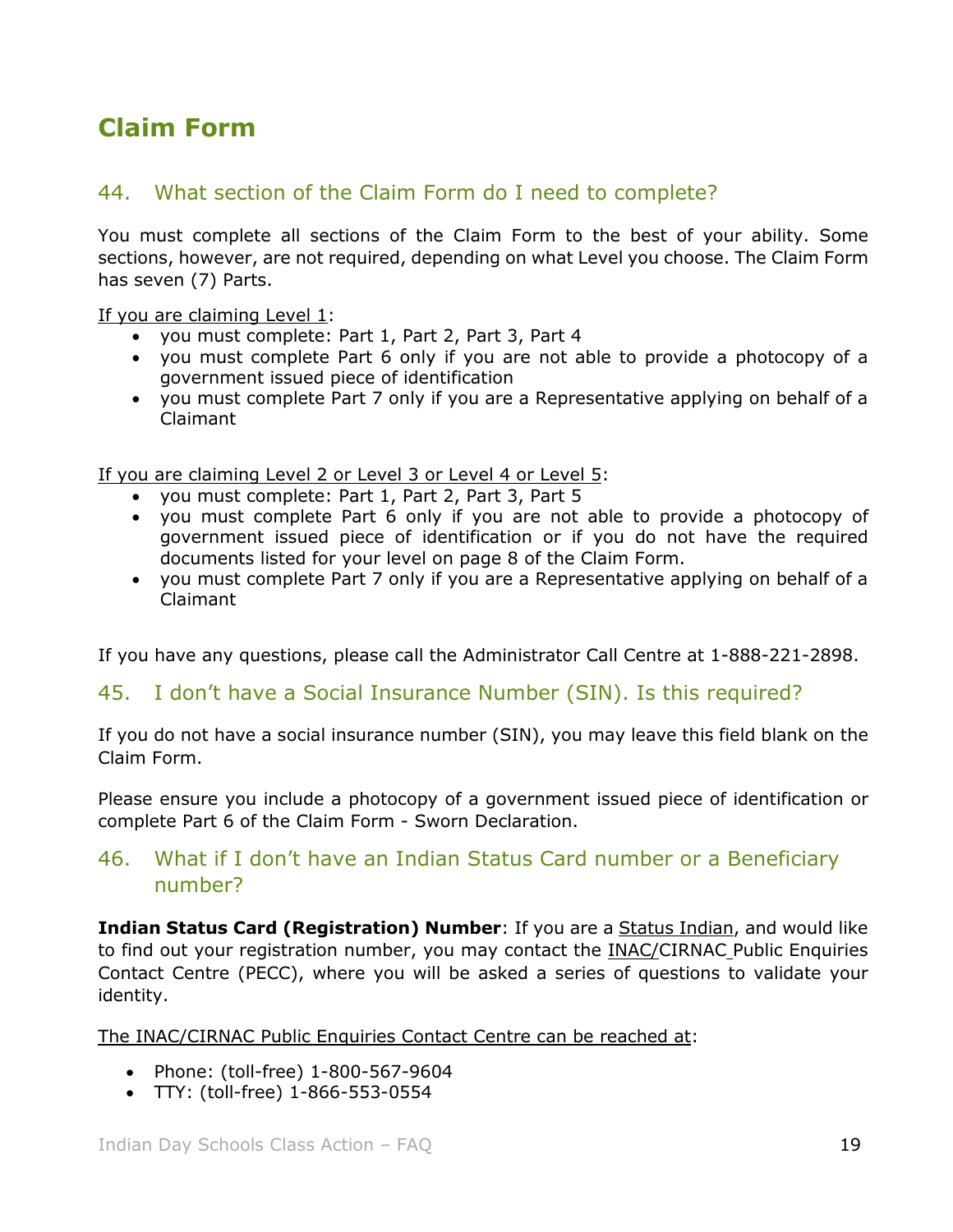Also, you may be able to retrieve your registration number from your First Nation band's Indian Registration Administrator (IRA). Please contact your First Nation band office for more information.

**Beneficiary Number**: If you are *Inuit*, and do not know your beneficiary number, you can contact the relevant Office of Enrolment, Registrar of Beneficiaries or Enrolment and/or Memberships Clerks.

Makivik Corporations (Nunavik): Nunavik Enrolment Office; P.O. Box 179; Kuujjuaq, Qc J0M 1C0 Telephone: (819) 964-2925 Fax: (819) 964-0458

Inuvialuit Regional Corporation: Attn: Enrolment. Bag Service #21; Inuvik, NT X0E 0T0 Tel: (867) 777-7000; Toll-Free: 1 (855) 777-7011; Fax: (877) 289-2389

Nunavut Tunngavik Incorporated:

Attn: Enrolment Administrator; Department of Human Resources P.O. Box 280 Rankin Inlet, NU X0C 0G0 Tel: (867) 645-5400; Fax: (867) 645-3451; Toll Free: 1-888-236-5400 Website: www.tunngavik.com

Nunatsiavut Government: Registrar of Beneficiaries - Sheila Angnatok Email: [sheila.angnatok@nunatsiavut.com;](mailto:sheila.angnatok@nunatsiavut.com) Phone: (709) 922-2942 ext. 271

Membership Clerk - Pauline Angnatok Email: [pauline.angnatok@nunatsiavut.com;](mailto:pauline.angnatok@nunatsiavut.com) Phone: (709) 922-2942 ext. 251

If you are not able to obtain your Indian Status Card number, or Beneficiary number, you may submit the Claim Form anyway, however, make sure you include a photocopy of a government issued piece of identification, or complete Part 6: Sworn Declaration.

## <span id="page-19-0"></span>47. What is an acceptable government issued identification (ID) for my claim?

A photocopy of any one piece of your current (non-expired) government issued identification (ID) must be submitted as part of your claims package.

Acceptable ID: one of the following cards issued by the Federal or Provincial/territorial governments to you:

- Social Insurance Card
- Driver's license Card
- Passport
- Birth Certificate
- Indian Status Card:
	- Certificate of Indian Status (CIS), or
	- Secure Certificate of Indian Status (SCIS).
- Beneficiary Card (Inuit)

Indian Day Schools Class Action – FAQ 20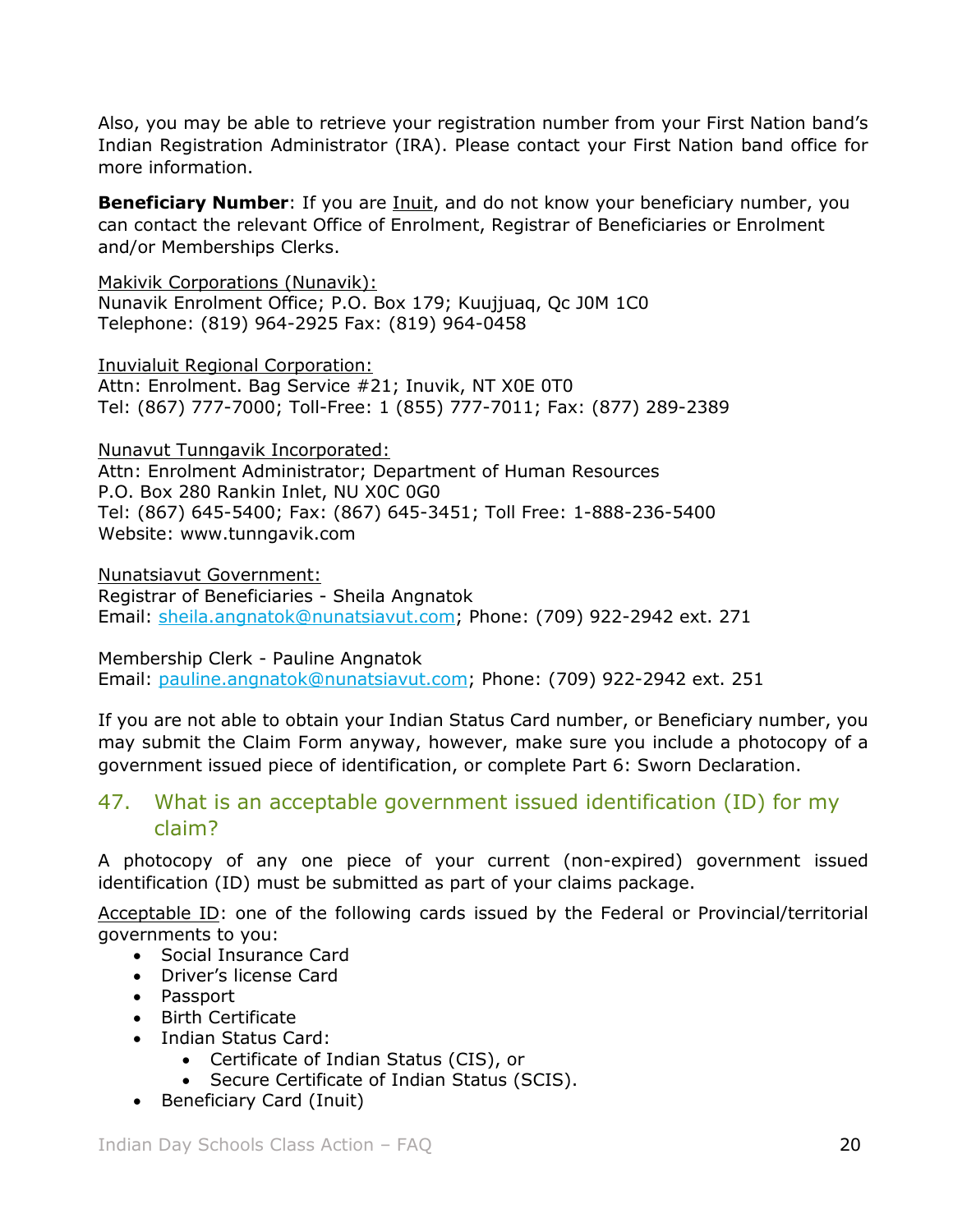Not acceptable ID:

- Any expired card (not valid at time of claims submission)
- Any cards issued by the city/municipality/region (e.g. Library Card) or other organization are not eligible Federal or Provincial/Territorial government-issued ID
- Membership Cards
	- Some organizations issue membership cards that identify the cardholder as a member of a First Nation or Indigenous organization. These membership cards are not issued by the federal government and/or do not identify the cardholder as a registered under the *Indian Act*.

#### <span id="page-20-0"></span>48. What if I don't have any government-issued identification?

If you do not have any government-issued identification, you must complete Part 6 of the Claim Form. Part 6 is a Sworn Declaration where you declare that the information you provided in the Claim Form is true to the best of your knowledge. This statement must be witnessed and signed by a Guarantor who must also complete all the personal details included in Part 6 of the Claim Form.

If you have any questions, please call the Administrator Call Centre at 1-888-221-2898.

## <span id="page-20-1"></span>49. I don't have a home phone and / or mobile phone number and / or email address. Is this required?

No. If you do not have a phone number or an email address, you may leave these fields blank.

If you do have a phone number and / or an email address where you can be reached, please include it on your Claim Form because it may help during the processing of your claim, in case there are any issues with reaching you by mail.

#### <span id="page-20-2"></span>50. What is an "Indian Day School"?

Federal Indian Day Schools and Federal Day Schools include all those schools established or designated as such by the Federal Departments of Indian Affairs and Northern Affairs and National Resources in which Indigenous students across Canada were required to attend by law (the Indian Act, Orders in Council, Territorial Ordinances and other legislation), and were funded in part or solely by the Government of Canada.

Unlike Indian Residential Schools, students did not reside at Day Schools. Only in very limited circumstances (seasonal weather conditions etc.) would a student reside at a Day School.

#### <span id="page-20-3"></span>51. What if I don't remember the name of the Day School I attended?

If you do not remember the School you attended, please review  $S$ chedule K of the Agreement, which may help you remember. If you remember the location of the school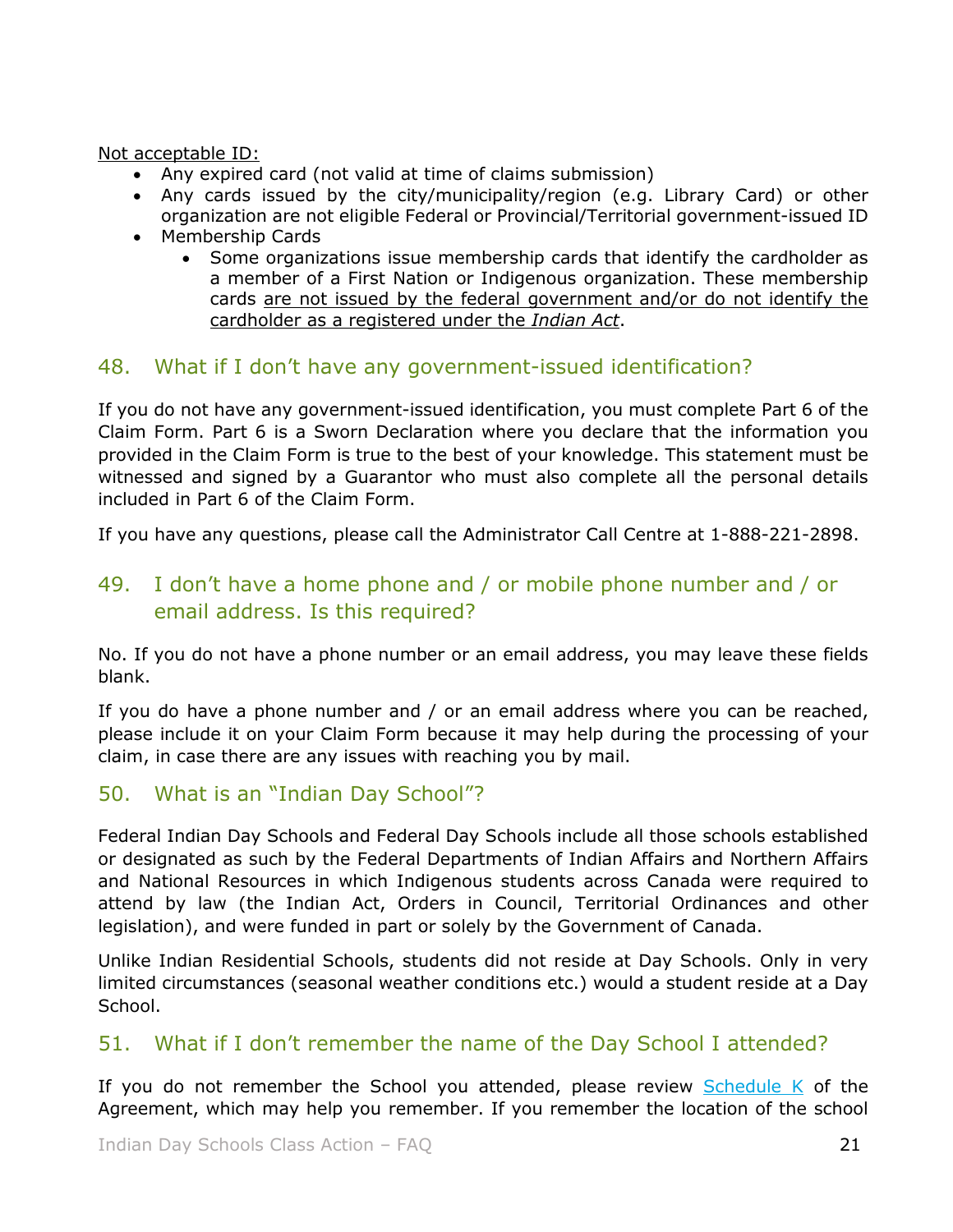(Province or Territory or Community), this could help you recognize the name of the School. We also encourage you to speak to any family members, old classmates, or community workers who may know this information.

## <span id="page-21-0"></span>52. What if I don't remember the location of the Day School I attended?

Please review  $Schedule K$  of the Agreement, which lists all the Eligible Schools, including the location of the School. If you find your School on the list, it should have the location.

#### <span id="page-21-1"></span>53. What if I don't see the school I attended on the list of eligible schools?

The list of eligible schools is now final. If you attended a school on this list, and experienced harm while attending the school, you are eligible to make a claim for compensation. The current list of schools can be found on [Schedule K.](https://www.classaction.deloitte.ca/en-ca/Documents/indiandayschoolsclaims/Schedule%20K%20-%20List%20of%20Federal%20Indian%20Day%20Schools.pdf)

## <span id="page-21-2"></span>54. Do you have a list of which Day School(s) I attended?

No. The Administrator and Class Counsel do not have a list of the Federal Indian Day School(s) or Federal Day School(s) that you attended. If you are unsure about which school(s) you attended, we encourage you to speak to any family members, old classmates, or community workers who may know that information. You may also review [Schedule K](https://www.classaction.deloitte.ca/en-ca/Documents/indiandayschoolsclaims/Schedule%20K%20-%20List%20of%20Federal%20Indian%20Day%20Schools.pdf) which lists all the Eligible Schools, and may help you recognize the name of the School.

#### <span id="page-21-3"></span>55. How can I differentiate a Federal and a Provincial Day school?

A list of Federal Indian Day Schools and Federal Day Schools can be found on [Schedule K.](https://www.classaction.deloitte.ca/en-ca/Documents/indiandayschoolsclaims/Schedule%20K%20-%20List%20of%20Federal%20Indian%20Day%20Schools.pdf)

If your school is not on the list, it is likely a Provincial Day School or another type of institution.

#### <span id="page-21-4"></span>56. I don't remember the years and / or how old I was when I attended the School

In order to be eligible for compensation under the Settlement Agreement, the class member must have attended an Eligible Day School, during a time when it was funded, managed, and controlled by the Federal Government of Canada. This is why it is important to try and remember the time when you attended the school. It does not have to be an exact date – you can provide just the year or how old you were when you attended.

#### <span id="page-21-5"></span>57. I went to more than one School

If you attended more than one school, please list each separately on the Claim Form. The Claim Form has space for information related to two (2) schools. If you attended more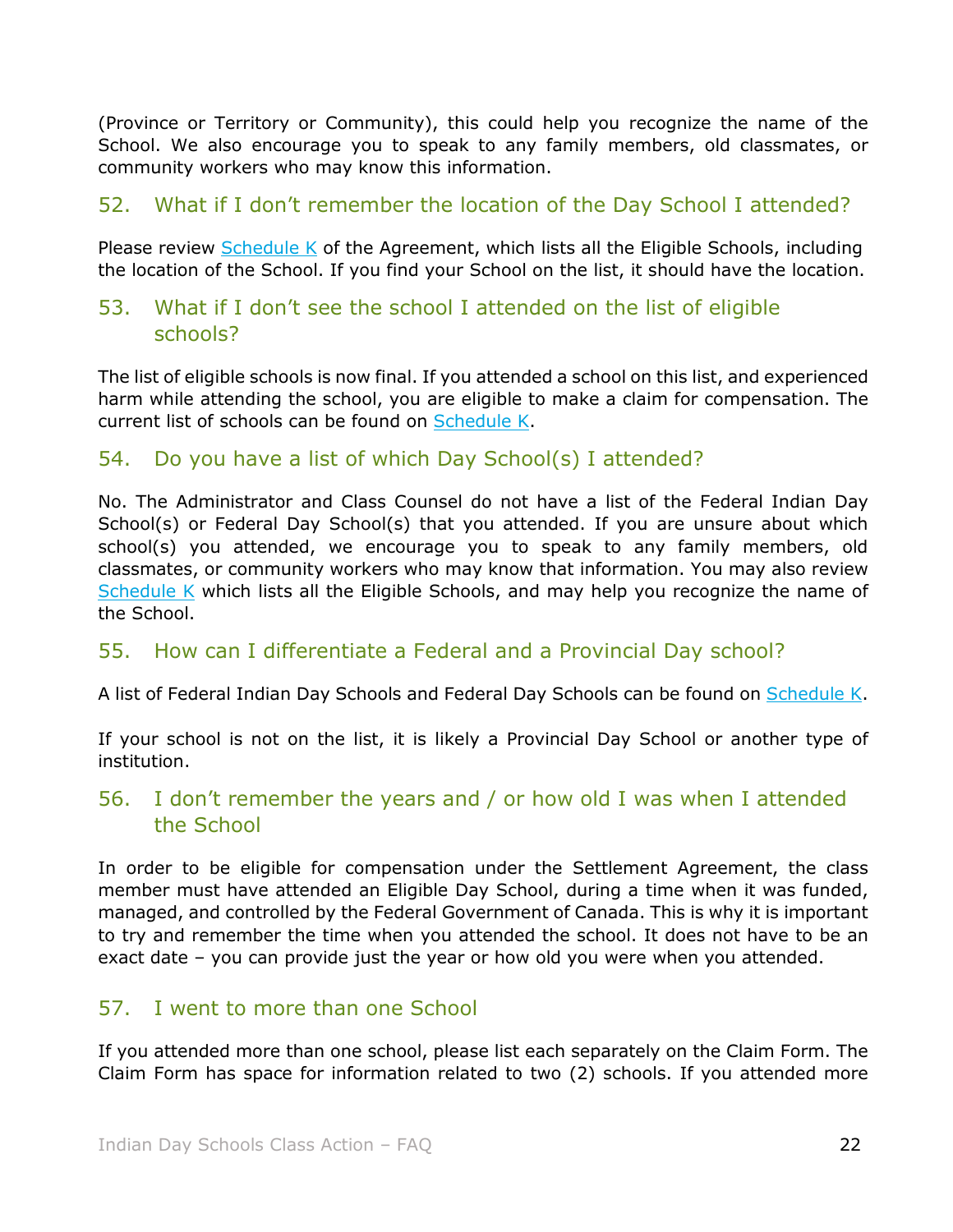than two schools, please list the same details requested on the Claim Form, but on a separate piece of paper and attach to your Claim Form.

#### <span id="page-22-0"></span>58. I don't understand what is meant by other / prior settlements and I don't know if it applies to me

Prior settlements or other settlements mean a different individual or class action that was brought against Canada, for the same abuse and harm at a Federal Indian Day School(s) or Federal Day School(s) as you are describing in this Claim Form.

You must have either received money from Canada and/or released Canada for abuses suffered at a Federal Indian Day School through the previous individual settlement.

**Important**: this does not include Indian Residential School payments.

If you are unsure, please contact Class Counsel – Gowling WLG by calling 1-844-539-3815 or emailing [dayschools@gowlingwlg.com.](mailto:dayschools@gowlingwlg.com)

#### <span id="page-22-1"></span>59. Why do I need a witness? What if I don't want anyone to see what I have in my claim?

In order for the Claim Form to be complete and eligible, the Claimant's signature must be witnessed by someone who is not the Claimant.

You do not have to show the witness what you have included in the Claim Form. The witness must only see the Claimant sign this page. They are not required to read the Claim Form or to verify the accuracy of the events described in the Claim Form. You can separate the witness page 5 from the rest of the claim, sign in front of the witness and have the witness sign, date and complete contact details on the page. Afterwards, put the completed page back in the Claim Form and send to the Administrator along with all other required information and documents.

#### <span id="page-22-2"></span>60. Who can I list on my claim as the witness?

A witness can be any adult you know – family, friend, co-worker, doctor or any other individual who knows you.

#### <span id="page-22-3"></span>61. Do I need to include all the details for the witness or can the person just sign?

The entire section must be completed by the witness – their full name (first and last), address, and contact details. The section must also be signed, and dated.

#### <span id="page-22-4"></span>62. How do I know what level to select?

It is up to you to select a level to claim. Please review the details, descriptions and instructions included on all pages that describe the different levels and the information requested for each level. This can be found in Part 4 (page 6) and Part 5 (page 7 – page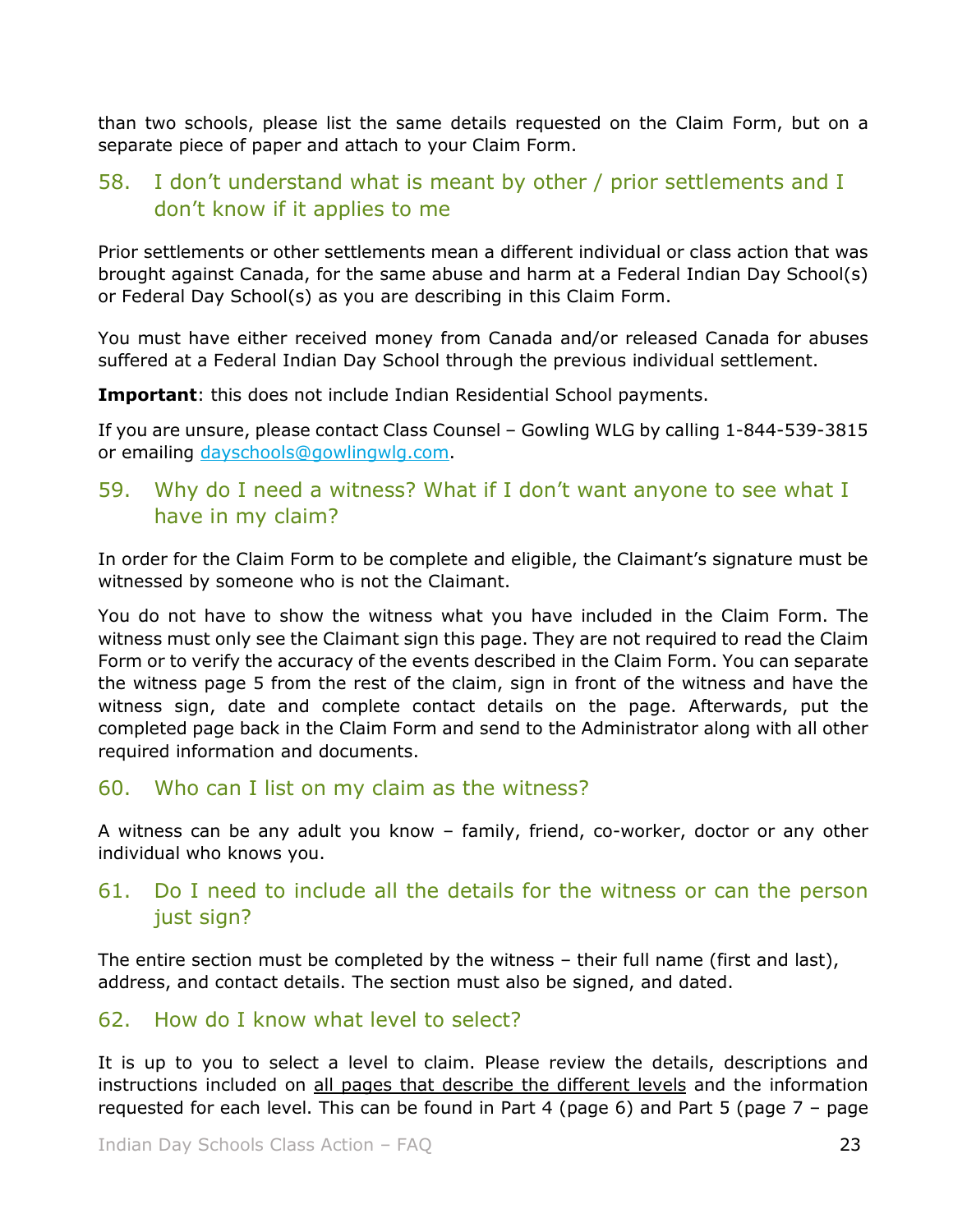11). Before you decide on a level, it is important to read through all these sections and think about your personal experience. This will help you decide what is the appropriate level for you.

Please remember, you must only select **one** level that best describes the experience you had while attending the Indian Day School.

If at any time, you feel you are experiencing emotional distress and want to talk to someone, you can call the Hope for Wellness Hotline at 1-855-242-3310. There will be someone there to listen and provide counselling.

If you have any questions about how to fill out the form, including how to select the appropriate Level, you can contact your Class Counsel at [dayschools@gowlingwlg.com](mailto:dayschools@gowlingwlg.com) or 1-844-539-3815. They are there to answer your questions at no cost to you and to help you make sure you fill out all your Claim Form properly so you can receive your share of the settlement.

You can also contact the Claims Administrator Call Centre at 1-888-221-2898 where the agents will be able to explain what each section means and what documentation is required depending on the Level you select.

# <span id="page-23-0"></span>63. What is required if I am claiming Level 1?

First, please make sure that you have read the description and requirements for all Levels (see pages  $6 - 11$  of the Claim Form).

If you believe that **Level 1 represents the most serious harm or abuse you experienced** while attending the Indian Day School(s), please **add a mark** such as  $\checkmark$  or  $x$  in the Level 1 box on page 6.

#### **This tells the Administrator that you chose Level 1**.

- Parts 1, 2 and 3 of the Claim Form must be completed by all Claimants this is **required** for Level 1 (complete pages 3, 4, 5).
- Part 4 is **required** for Level 1 (place a mark in the box on page 6).
- Part 5 is **not required** for Level 1 (skip page 7 to page 11 of the Claim Form).
- Part 6 (Sworn Declaration) is on page 12 of the Claim Form. You only need to complete Part 6 if you do not have a piece of government issued identification. If you have a piece of government issued identification, make a photocopy and make sure to include this with your Claim Form when sending to the Claims Administrator.
- Part 7 (Representative) is only required if you are applying as a representative on behalf of a Claimant. If you are a representative, you must complete page 13 and include relevant documents. If you are not a representative, you can leave this page blank.
- Page 14 asks what you would like the Administrator to do with your Claim Form and all supporting documents – you have three choices.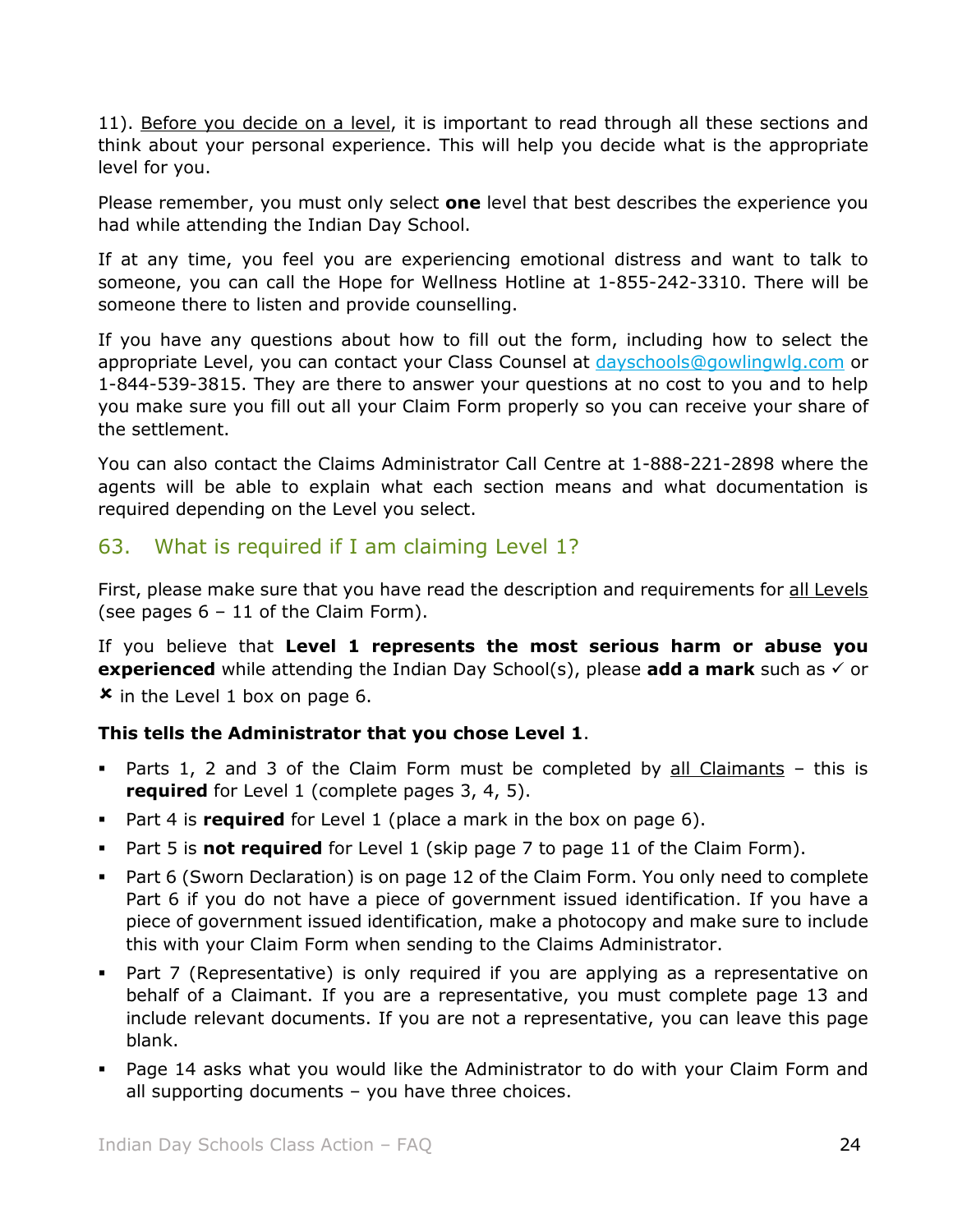Page 15 provides information on how to submit your Claim Form.

Before sending your claim package to the Administrator, remember to **include a photocopy of a government issued piece of identification** or make sure Part 6 is completed.

# <span id="page-24-0"></span>64. What is required if I am claiming Level 2?

First, please make sure that you have read the description and requirements for all Levels (see pages  $6 - 11$  of the Claim Form).

If you believe that **Level 2 represents the most serious harm or abuse you experienced** while attending the Indian Day School(s), please **add a mark** such as  $\checkmark$  or  $x$  in the Level 2 box on page 7.

#### **This tells the Administrator that you chose Level 2**.

- Parts 1, 2 and 3 of the Claim Form must be completed by all Claimants this is **required** for Level 2 (complete pages 3, 4, 5).
- Part 4 is **not required** for Level 2 (skip page 6).
- Part 5 some sections are **required** for Level 2
	- make sure you place a mark in the Level 2 box on page 7
	- review the supporting documents for each level on page 8
	- Part 5A Narrative on page 9 is **required** for Level 2
	- Part 5B List of Positions / Person(s) on page 10 is **not required** for Level 2, but can be provided if available
	- Part 5C Evidence of Attendance on page 10 is **required** for Level 2, or can be replaced with Part 6 Sworn Declaration
	- Part 5D Other Narratives or Records on page 11 is **not required** for Level 2, but can be provided if available
	- Part 5E Medical Records on page 11 is **not required** for Level 2, but can be provided if available
- Part 6 (Sworn Declaration) is on page 12 of the Claim Form. You only need to complete Part 6 if you do not have a piece of government issued identification and/or if you are not able to provide Part 5C Evidence of Attendance.
- Part 7 (Representative) is only required if you are applying as a representative on behalf of a Claimant. If you are a representative, you must complete page 13 and include relevant documents. If you are not a representative, you can leave this page blank.
- Page 14 asks what you would like the Administrator to do with your Claim Form and all supporting documents – you have three choices.
- Page 15 provides information on how to submit your Claim Form.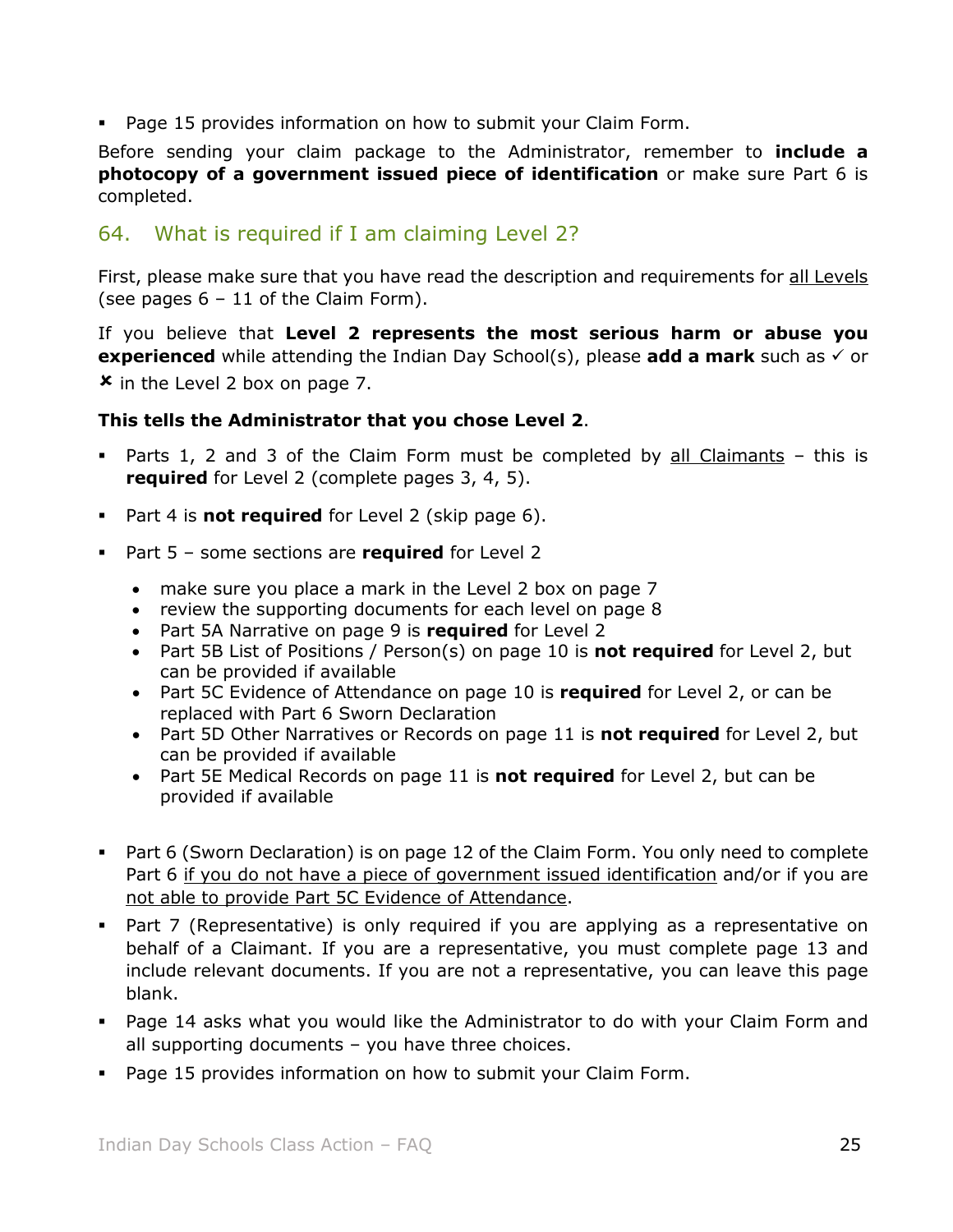Before sending your claim package to the Administrator, remember to **include a photocopy of a government issued piece of identification** or make sure Part 6 is completed.

## <span id="page-25-0"></span>65. What is required if I am claiming Level 3?

First, please make sure that you have read the description and requirements for all Levels (see pages  $6 - 11$  of the Claim Form).

If you believe that **Level 3 represents the most serious harm or abuse you experienced** while attending the Indian Day School(s), please **add a mark** such as  $\checkmark$  or

 $\boldsymbol{\mathsf{x}}$  in the Level 3 box on page 7.

#### **This tells the Administrator that you chose Level 3**.

- Parts 1, 2 and 3 of the Claim Form must be completed by all Claimants this is **required** for Level 3 (complete pages 3, 4, 5).
- Part 4 is **not required** for Level 3 (skip page 6).
- Part 5 some sections are **required** for Level 3
	- make sure you place a mark in the Level 3 box on page 7
	- review the supporting documents for each level on page 8
	- Part 5A Narrative on page 9 is **required** for Level 3
	- Part 5B List of Positions / Person(s) on page 10 is **not required** for Level 3, but can be provided if available
	- Part 5C Evidence of Attendance on page 10 is **required** for Level 3, or can be replaced with Part 6 Sworn Declaration
	- Part 5D Other Narratives or Records on page 11 is **not required** for Level 3, but can be provided if available
	- Part 5E Medical Records on page 11 is **not required** for Level 3, but can be provided if available
- Part 6 (Sworn Declaration) is on page 12 of the Claim Form. You only need to complete Part 6 if you do not have a piece of government issued identification and/or if you are not able to provide Part 5C Evidence of Attendance.
- Part 7 (Representative) is only required if you are applying as a representative on behalf of a Claimant. If you are a representative, you must complete page 13 and include relevant documents. If you are not a representative, you can leave this page blank.
- Page 14 asks what you would like the Administrator to do with your Claim Form and all supporting documents – you have three choices.
- Page 15 provides information on how to submit your Claim Form.

Before sending your claim package to the Administrator, remember to **include a photocopy of a government issued piece of identification** or make sure Part 6 is completed.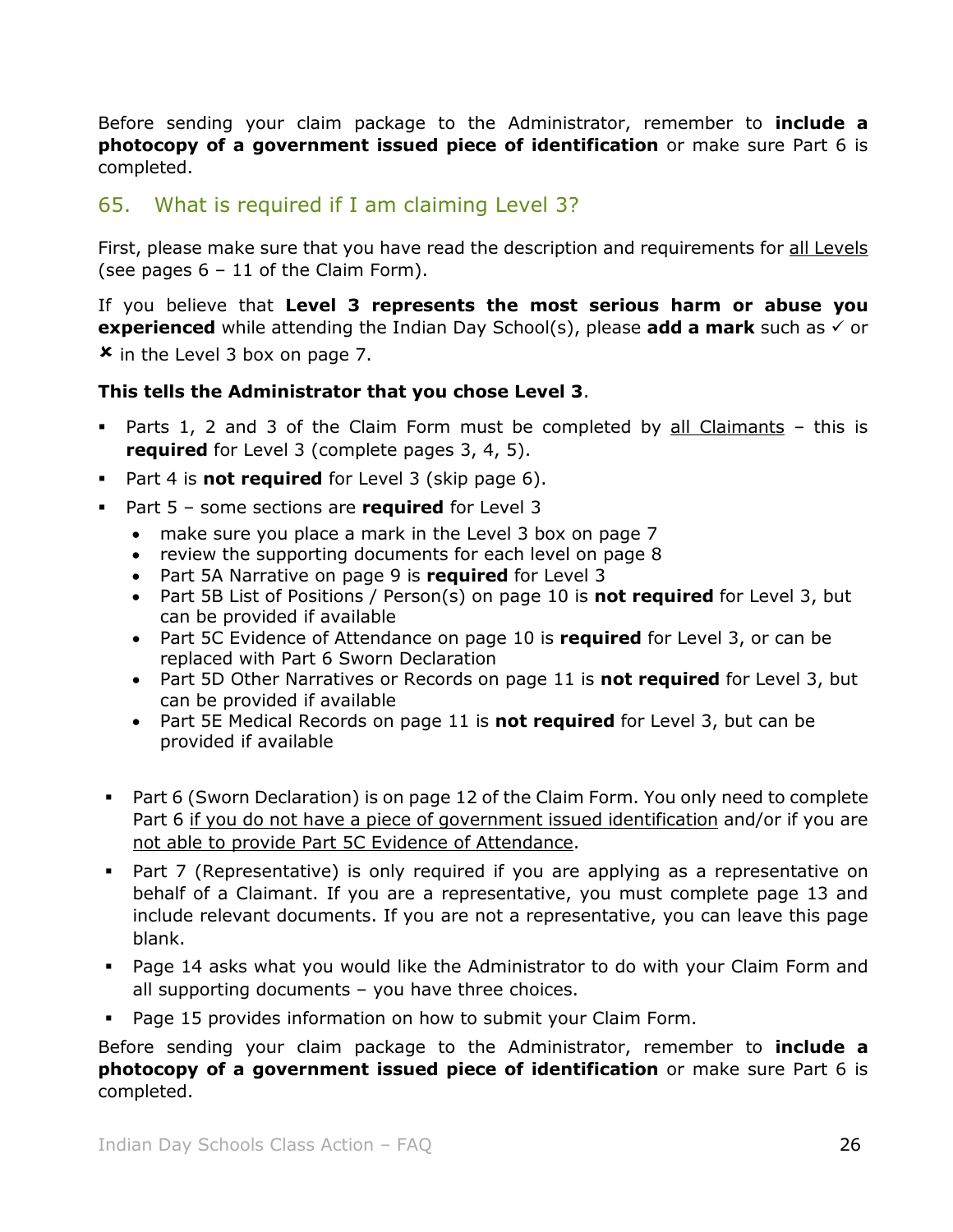# <span id="page-26-0"></span>66. What is required if I am claiming Level 4?

First, please make sure that you have read the description and requirements for all Levels (see pages  $6 - 11$  of the Claim Form).

If you believe that **Level 4 represents the most serious harm or abuse you experienced** while attending the Indian Day School(s), please **add a mark** such as  $\checkmark$  or **\*** in the Level 4 box on page 7.

#### **This tells the Administrator that you chose Level 4**.

- Parts 1, 2 and 3 of the Claim Form must be completed by all Claimants this is **required** for Level 4 (complete pages 3, 4, 5).
- Part 4 is **not required** for Level 4 (skip page 6).
- Part 5 **all** sections are **required** for Level 4
	- make sure you place a mark in the Level 4 box on page 7
	- review the supporting documents for each level on page 8
	- Part 5A Narrative on page 9 is **required** for Level 4
	- Part 5B List of Positions / Person(s) on page 10 is **required** for Level 4
	- Part 5C Evidence of Attendance on page 10 is **required** for Level 4, or can be replaced with Part 6 Sworn Declaration
	- Part 5D Other Narratives or Records on page 11 is **required** for Level 4, or can be replaced with Part 6 Sworn Declaration
	- Part 5E Medical Records on page 11 is **required** for Level 4, or can be replaced with Part 6 Sworn Declaration
- Part 6 (Sworn Declaration) is on page 12 of the Claim Form. You only need to complete Part 6 if you do not have a piece of government issued identification and/or if you are not able to provide Part 5C, or Part 5D or Part 5E.
- Part 7 (Representative) is only required if you are applying as a representative on behalf of a Claimant. If you are a representative, you must complete page 13 and include relevant documents. If you are not a representative, you can leave this page blank.
- Page 14 asks what you would like the Administrator to do with your Claim Form and all supporting documents – you have three choices.
- Page 15 provides information on how to submit your Claim Form.

Before sending your claim package to the Administrator, remember to **include a photocopy of a government issued piece of identification** or make sure Part 6 is completed.

#### <span id="page-26-1"></span>67. What is required if I am claiming Level 5?

First, please make sure that you have read the description and requirements for all Levels (see pages  $6 - 11$  of the Claim Form).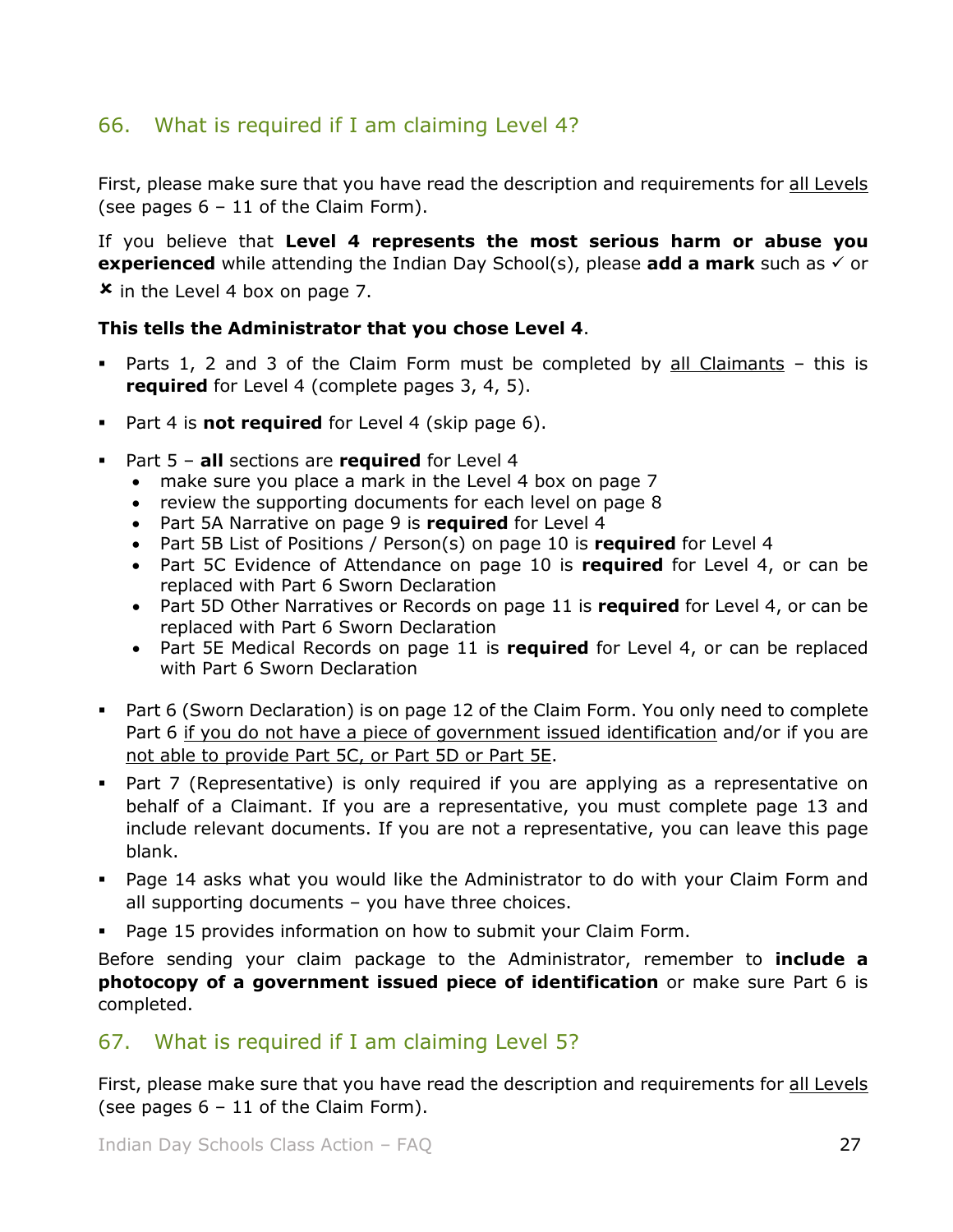If you believe that **Level 5 represents the most serious harm or abuse you experienced** while attending the Indian Day School(s), please **add a mark** such as  $\checkmark$  or  $\boldsymbol{\times}$  in the Level 5 box on page 7.

#### **This tells the Administrator that you chose Level 5**.

- Parts 1, 2 and 3 of the Claim Form must be completed by all Claimants this is **required** for Level 5 (complete pages 3, 4, 5)
- Part 4 is **not required** for Level 5 (skip page 6).
- Part 5 **all** sections are **required** for Level 5
	- make sure you place a mark in the Level 5 box on page 7
	- review the supporting documents for each level on page 8
	- Part 5A Narrative on page 9 is **required** for Level 5
	- Part 5B List of Positions / Person(s) on page 10 is **required** for Level 5
	- Part 5C Evidence of Attendance on page 10 is **required** for Level 5, or can be replaced with Part 6 Sworn Declaration
	- Part 5D Other Narratives or Records on page 11 is **required** for Level 5, or can be replaced with Part 6 Sworn Declaration
	- Part 5E Medical Records on page 11 is **required** for Level 5, or can be replaced with Part 6 Sworn Declaration
- Part 6 (Sworn Declaration) is on page 12 of the Claim Form. You only need to complete Part 6 if you do not have a piece of government issued identification and/or if you are not able to provide Part 5C, or Part 5D or Part 5E.
- Part 7 (Representative) is only required if you are applying as a representative on behalf of a Claimant. If you are a representative, you must complete page 13 and include relevant documents. If you are not a representative, you can leave this page blank.
- Page 14 asks what you would like the Administrator to do with your Claim Form and all supporting documents – you have three choices.
- Page 15 provides information on how to submit your Claim Form.

Before sending your claim package to the Administrator, remember to **include a photocopy of a government issued piece of identification** or make sure Part 6 is completed.

#### <span id="page-27-0"></span>68. What if I think I can claim more than one level?

Each Claimant will only be compensated one time and for one level of harm. Please make sure you select the level that best represents the experience you had while attending the Indian Day School and complete the Claim Form as required by the level you choose.

#### <span id="page-27-1"></span>69. What is a "narrative"?

A "narrative" is a description of the abuse or harm you experienced while attending the Indian Day School(s). You must complete this part of the Claim Form if you are claiming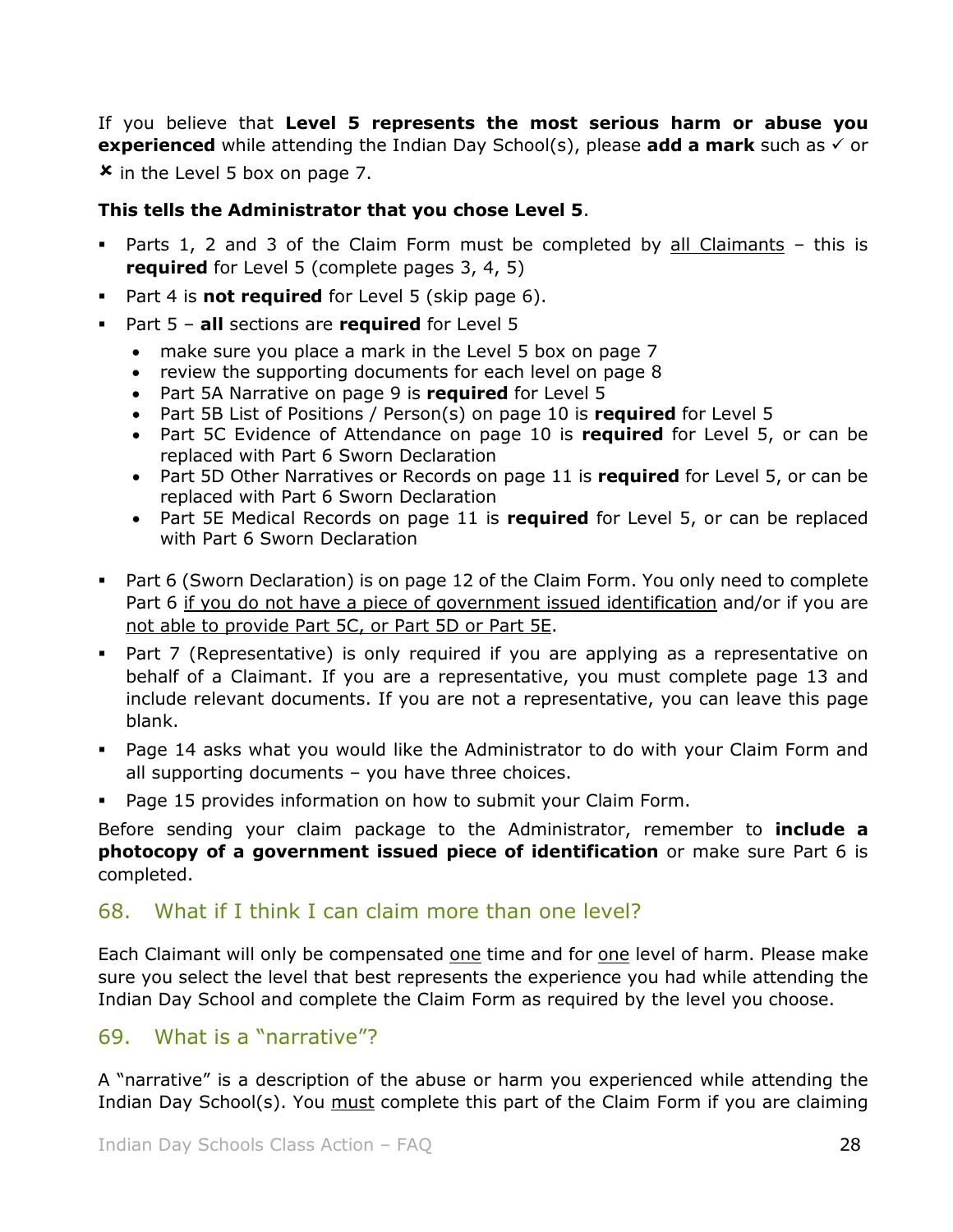Level 2, 3, 4 or 5. You are not required to complete this part of the Claim Form if you are claiming Level 1.

When writing your narrative, please include names, places and dates as best you can remember. Also, please include enough detail and description of the events that occurred to you so that the person reading can understand why the level you selected is appropriate. If you received medical attention or tried to get medical attention for that incident, then or since then, please write down that information as well. It does not have to be long, but try to write down as many details as you can remember to support the level you are claiming.

# <span id="page-28-0"></span>70. What if I can't fit my entire narrative on the space provided in the Claim Form?

If the space provided on the Claim Form is not enough, please add as many pages as you need and attach them to your final Claim Form. Please label each additional page with "Part 5A".

# <span id="page-28-1"></span>71. What does "inflict abuse / harm" mean?

Person(s) who "inflict abuse / harm" refers to people who acted in a way that caused you to suffer while attending the Indian Day Schools.

The individuals who caused you to suffer could be anyone who worked at the school (for example, teachers), or anyone who also went to the school (for example, other students).

The type of abuse you suffered could have been verbal (for example, comments or threats) or physical (for example, assault) or sexual (for example, touching of private parts), and the harm you suffered because of the abuse could have resulted in different types of injury.

For more details and examples, please refer to page 6 and page 7 of the Claim Form.

If at any time, while reviewing or thinking about this, you feel you are experiencing emotional distress and want to talk to someone, you can call the Hope for Wellness Hotline at 1-855-242-3310. There will be someone there to listen and provide counselling.

## <span id="page-28-2"></span>72. What if I can't remember the names and / or positions of the people who hurt me when I went to school?

If you are submitting a claim for Level 1, 2 or 3, the name(s) and / or position(s) of the individuals who hurt you may be provided only if you remember – that is, they are not required.

However, if you are claiming a Level 4 or 5, you must provide either the name or the position or both. Do your best to remember the name, or provide a description of the role the individual had at the school - for example, they may have been a teacher or a principal or another student or a janitor.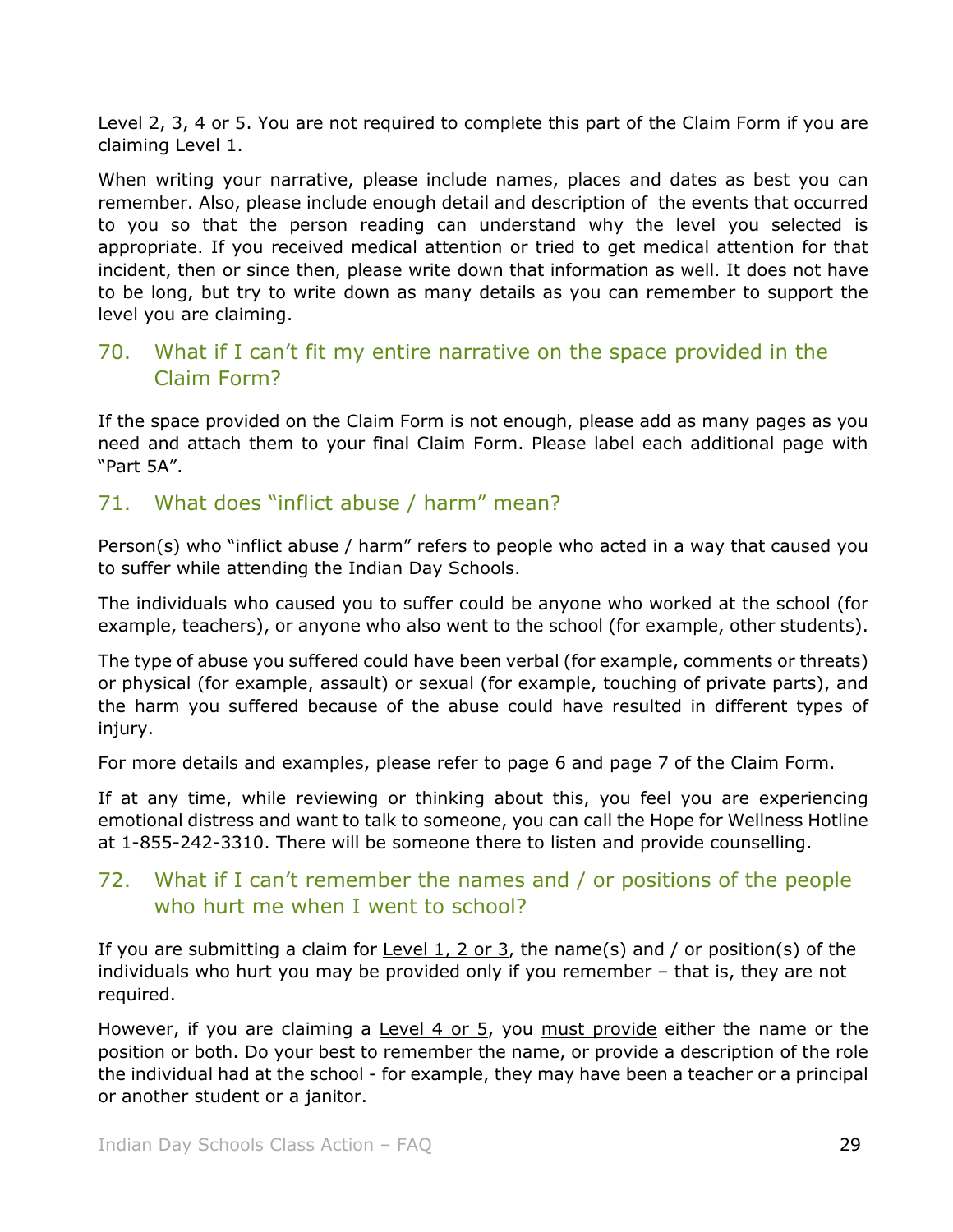# <span id="page-29-0"></span>73. What if I don't have enough space to fit the names and / or positions of the people who hurt me?

If the space provided on the Claim Form is not enough, please add as many pages as you need and attach them to your final Claim Form. Please label each additional page with "Part 5B".

#### <span id="page-29-1"></span>74. What does "evidence of attendance" mean?

Evidence of attendance means records or documents or photographs that support that you went to an Indian Day School. Examples of evidence include copies of: report cards, enrollment forms, class photos, letters from a teacher or a principal; or other records like yearbooks or school articles.

# <span id="page-29-2"></span>75. What if I don't have any evidence of attending the school? I never had it / I can't find it / I destroyed it?

If you are claiming Level 1, evidence of attendance is not required.

If you are claiming Level 2, 3, 4 or 5, evidence of attendance is required.

However, if you cannot find any evidence of attendance, you must complete **Part 6** of the Claim Form. Part 6 is a Sworn Declaration where you declare that the information you provided in the Claim Form is true to the best of your knowledge. This statement must be witnessed and signed by a Guarantor who must provide all information (such as where they work and their contact details) as required on page 12 of the Claim Form.

If you have any questions, please call the Administrator Call Centre at 1-888-221-2898.

#### <span id="page-29-3"></span>76. How do I send my supporting documents / evidence of attendance?

First, please **list** all the documents / evidence you have, in the space provided in part 5C of the Claim Form, or on additional pages if there isn't enough space for you to list all your documents. For example, if you are sending a report card and class picture and enrolment form:

First, please **type or write** in the space under Part 5C:

- 1. Report Card
- 2. Class Picture
- 3. Enrolment Form

Second, please **make copies** of your documents and include these copies in your Claim Form package (with your Claim Form). Always keep the originals and only send copies of your documents.

Third, only once you've completed your entire Claim Form, **send** the documents together with all other documents and the completed Claim Form to the Administrator. Instructions for how to send are included in the Claim Form.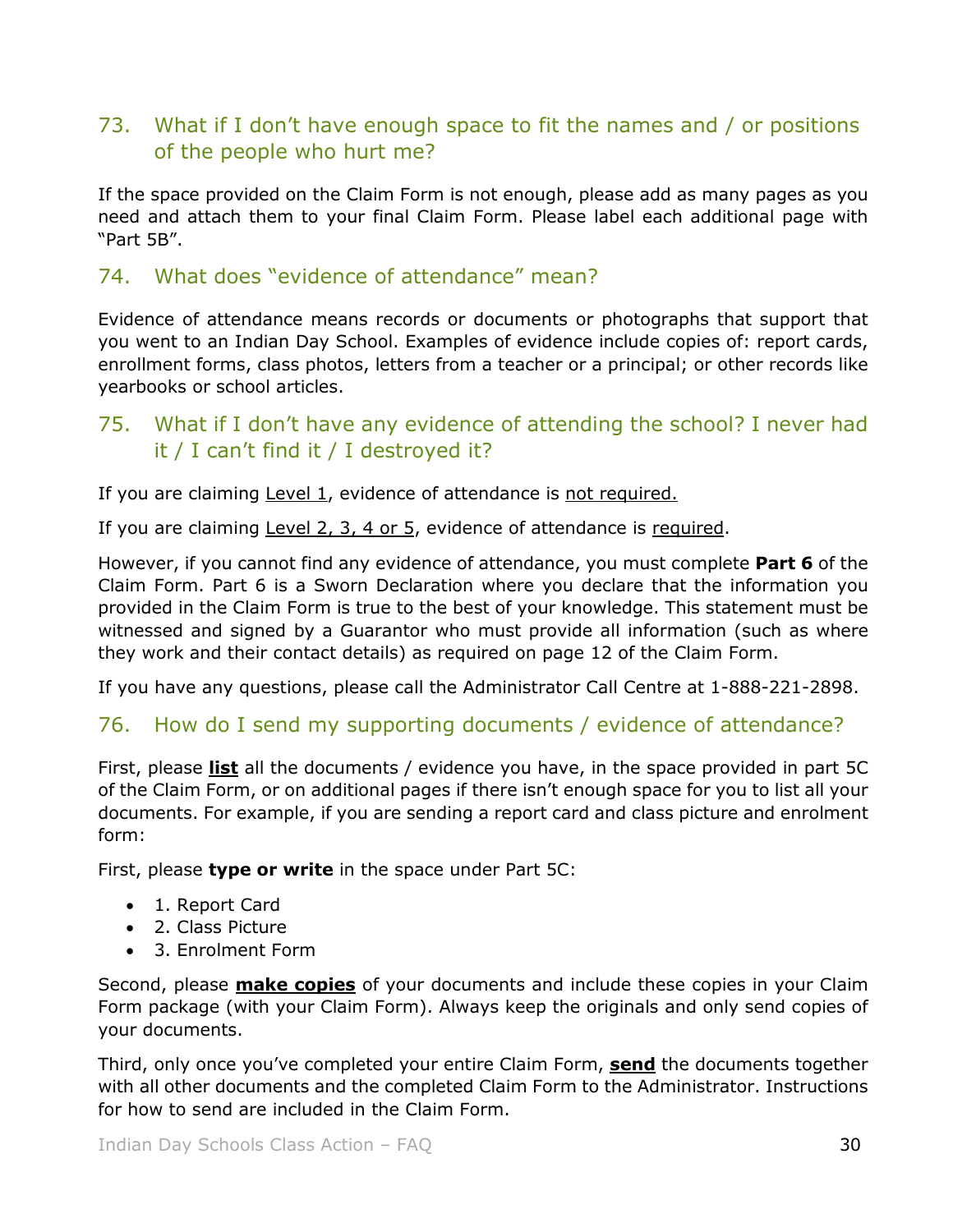## <span id="page-30-0"></span>77. What are "other narratives and records"?

Other narratives and records include information from family and friends who know what happened to you and can support your claim by providing a description of what they remember. You may ask them to write out their description of what happened and to provide copies of any documents they have as well – photos, diaries or other records they think will help you. Be sure to list the people who are sharing their information and the records you're attaching to the form.

When you have found such records, please **list** the records you are including in the space provided in Part 5D of the Claim Form, or on additional pages if there isn't enough space for you to list all your documents.

Please **take copies** of your documents and include them in your Claim Form package. Always keep the originals and only send copies of your documents.

Once your Claim Form package is complete, **send** the documents together with all other documents and the completed Claim Form to the Administrator. Instructions for how to send are included in the Claim Form.

## <span id="page-30-1"></span>78. What if I don't have "other narratives and records"?

If you are claiming Level 1, evidence of attendance is not required.

If you are claiming Level 2 or 3, you may provide other narratives and records if you have them. If you do not have any such documents, you are not required to provide them.

If you are claiming Level 4 or 5, you are required to provide other narratives and records to support your claim.

If you are claiming a Level that requires you to provide such records, but you cannot find any, you must complete Part 6 of the Claim Form. Part 6 is a Sworn Declaration where you declare that the information you provided in the Claim Form is true to the best of your knowledge. This statement must be witnessed and signed by a Guarantor who must provide all information (such as where they work and their contact details) as required on **page 12** of the Claim Form.

If you have any questions, please call the Administrator Call Centre at 1-888-221-2898.

## <span id="page-30-2"></span>79. What types of medical documents should I be sending and where can I find them?

You may send copies of medical, dental, nursing and therapy records that document the injuries you described you experienced while attending the Indian Day School. The medical records can be from the past or even recent, since some of the injuries you experienced may have a lasting effect on your body and your mind. These records can be obtained from your healthcare provider, or you may already have the documents in your home.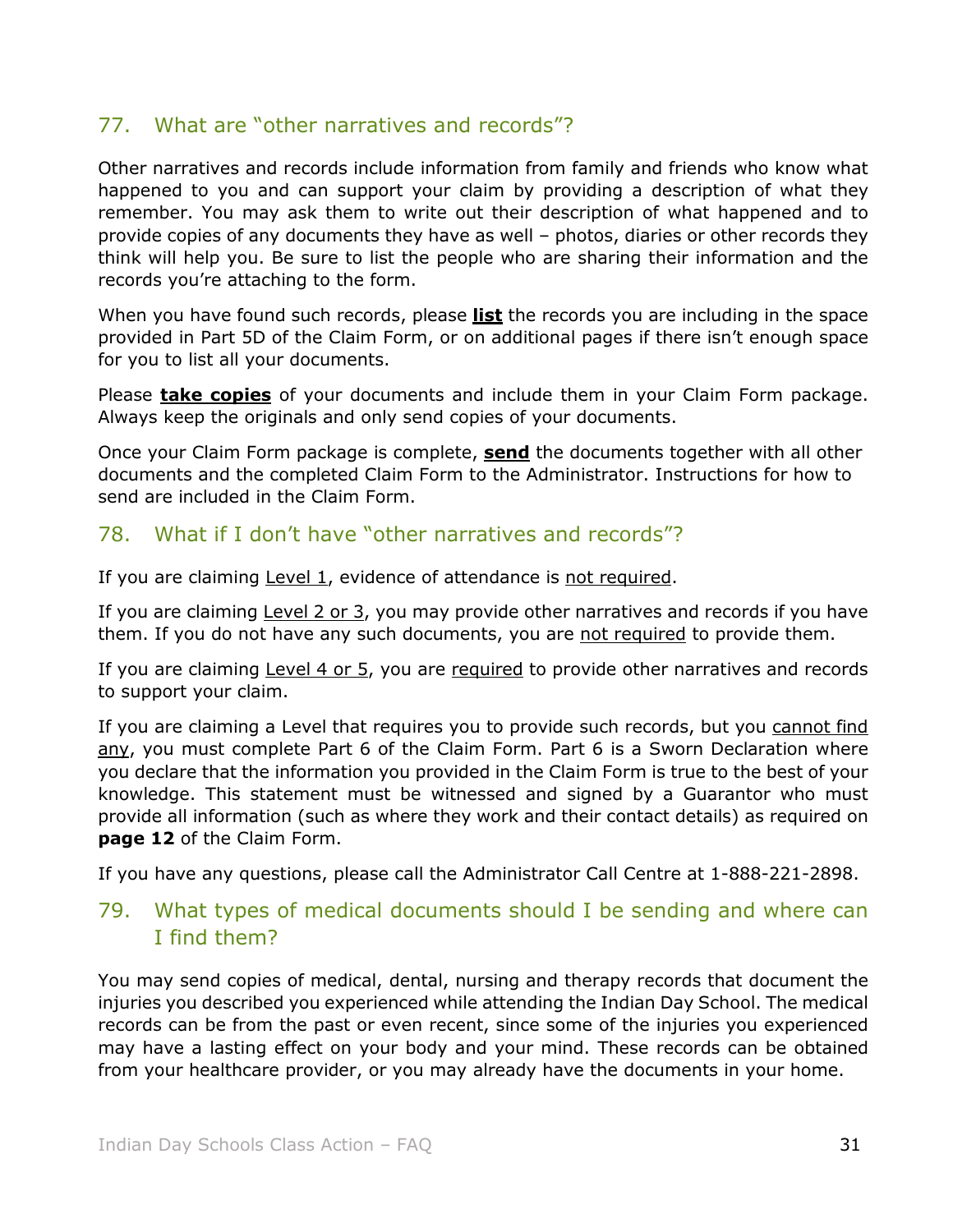When you have found your medical records, please **list** the records you are including in the space provided in Part 5E of the Claim Form, or on additional pages if there isn't enough space for you to list all your documents.

Next, please **take copies** of your documents and include them in your Claim Form package. Always keep the originals and only send copies of your documents.

Once your Claim Form package is complete, **send** the documents together with all other documents and the completed Claim Form to the Administrator. Instructions for how to send are included in the Claim Form.

## <span id="page-31-0"></span>80. What if I don't have any medical documents?

If you are claiming Level 1, medical records are not required.

If you are claiming Level 2 or  $3$ , you may provide medical records if you have them. If you do not have any such records, you are not required to provide them.

If you are claiming Level 4 or 5, you are required to provide medical records to support your claim.

If you are claiming a Level that requires you to provide such records, but you cannot find any, you have the following options:

- 1. Contact Gowling WLG, Class Counsel at 1-844-539-3815. At no cost to you, Class Counsel will walk you through a step-by-step process on how to get a current record and provide ongoing support in helping you get it; **or**
- 2. You must complete Part 6 of the Claim Form. Part 6 is a Sworn Declaration where you declare that the information you provided in the Claim Form is true to the best of your knowledge. This statement must be witnessed and signed by a Guarantor who must provide all information (such as where they work and their contact details) as required on **page 12** of the Claim Form.

If you have any questions, please call the Administrator Call Centre at 1-888-221-2898.

## <span id="page-31-1"></span>81. What if I can't provide some or all of the supporting documents that are required for the level I am claiming?

If you are claiming a Level  $1$ , the only document you must provide is a copy of your government issued identification. All other supporting documents **are not required**.

If you are claiming Level 2, 3, 4 or 5, please review page 8 of the Claim Form, which describes which information / documents are **required** for which Level.

If you are claiming a Level that requires you to provide supporting documents, but you cannot find any, you must complete Part 6 of the Claim Form. Part 6 is a Sworn Declaration where you declare that the information you provided in the Claim Form is true to the best of your knowledge. This statement must be witnessed and signed by a Guarantor who must provide all information (such as where they work and their contact details) as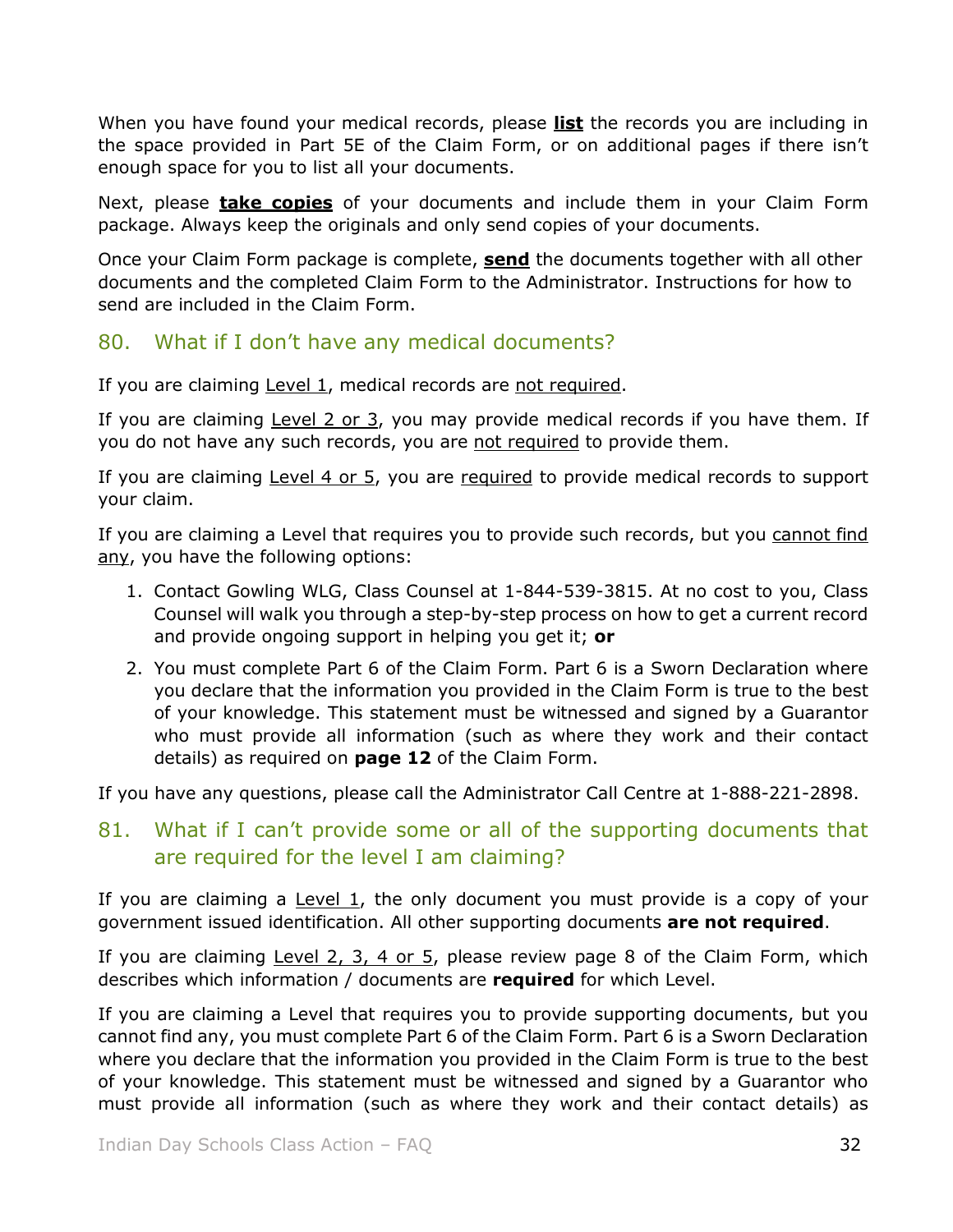required on **page 12** of the Claim Form. Sworn Declaration cannot replace a Narrative (Part 5A) or the list of individuals who caused you harm (Part 5B).

#### Important:

- You only need to submit **one Sworn Declaration** even if you are missing more than one supporting document
- Sworn Declaration **must be complete** all fields must be complete on page 12 of the Claim Form
- Certain supporting documents **cannot be replaced** with a Sworn Declaration:
	- $\circ$  Narrative (Part 5A) required for Level 2, 3, 4 5
	- $\circ$  List of Position(s) / Person(s) who harmed you (Part 5B) required for Level 4 and 5

If you have any questions, please call the Administrator Call Centre at 1-888-221-2898.

#### <span id="page-32-0"></span>82. What is a Sworn Declaration? Do I need to submit one?

A Sworn Declaration is a signed statement made by you that the information that you provided in your Claim Form is true to the best of your knowledge. The statement is also signed by a Guarantor. A Sworn Declaration is found in Part 6 of the Claim Form.

Guarantors can include Notary Public or Commissioner of Oaths, a Chief, Councillor, or Inuit Community Leader, lawyers, doctors/physicians, accountants or police officers. The Guarantor is not required to read the Sworn Declaration or verify the accuracy of the events described by you. The Guarantor is only required to see you sign the Sworn Declaration and complete all the information requested in Part 6 of Claim Form.

You are only required to complete a Sworn Declaration if you are missing one or more of the *required* documents in support of your claim for compensation.

Important:

- You only need to submit **one Sworn Declaration** even if you are missing more than one supporting document
- Sworn Declaration **must be complete** all fields must be complete on page 12 of the Claim Form
- Certain supporting documents **cannot be replaced** with a Sworn Declaration:
	- $\circ$  Narrative (Part 5A) required for Level 2, 3, 4 5
	- $\circ$  List of Position(s) / Person(s) who harmed you (Part 5B) required for Level 4 and 5

If you have any questions, please call the Administrator Call Centre at 1-888-221-2898.

#### <span id="page-32-1"></span>83. Who is a Representative?

A Representative is someone who completes the Claim Form and applies on behalf of a Claimant.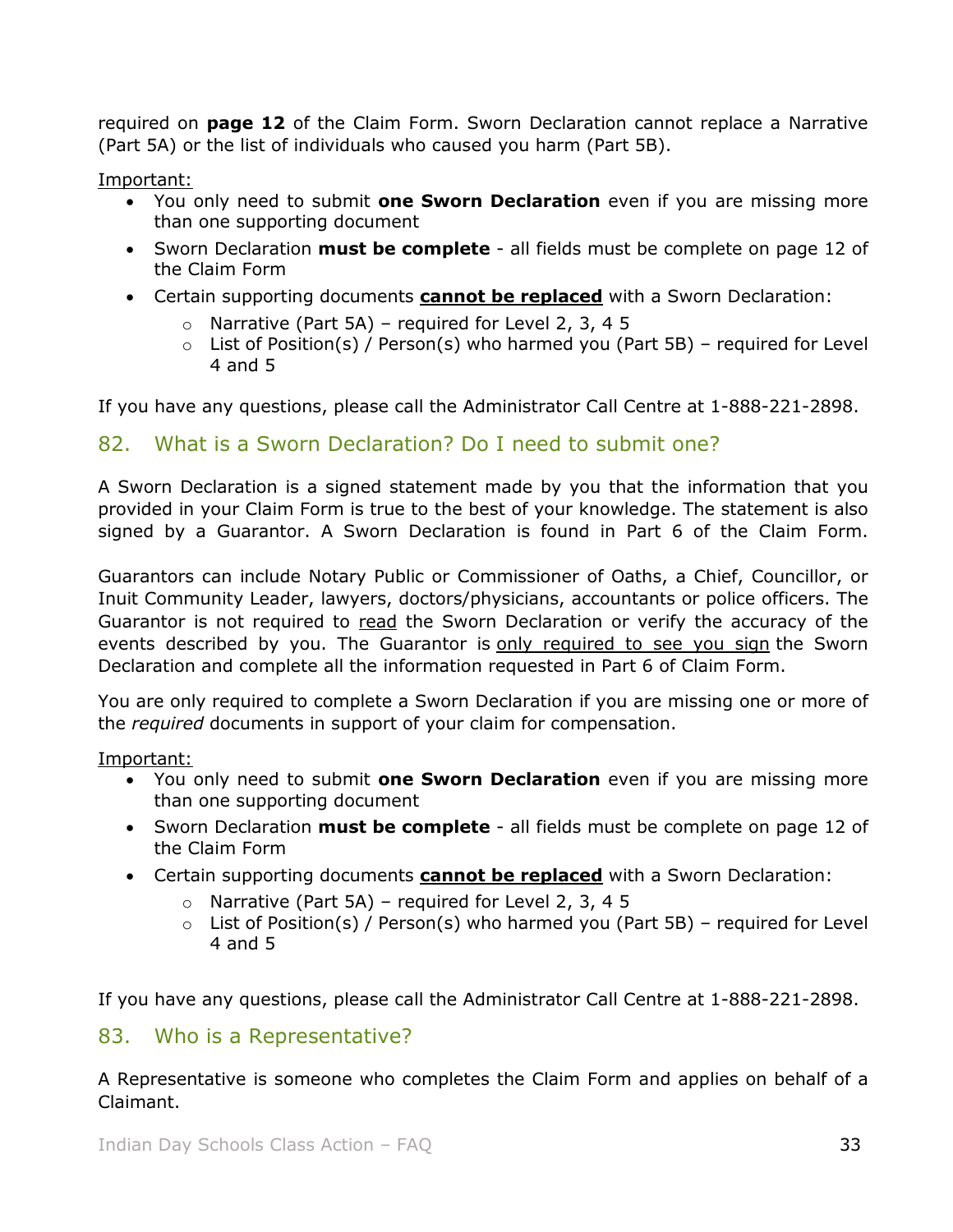A representative must be either:

- **Power of Attorney:** Appointed by a Court to manage or make reasonable judgments or decisions in respect of the affairs of the person under disability, **or**
- The Estate **Executor or Administrator**, appointed by a Court or the Crown-Indigenous Relations and Northern Affairs Canada (INAC/CIRNAC), on behalf of a Claimant who is deceased on or after July 31, 2007

To become appointed as a Personal Representative for a deceased Claimant that lived on reserve, please contact INAC/CIRNAC at: 1-800-567-9604. All other appointments are managed by the local Province or Territory.

If you are a Representative of a Claimant, you must complete Part 7 of the Claim Form and provide all required documentation (see page 13 of Claim Form).

# <span id="page-33-0"></span>84. I am applying as a Representative – where do I sign?

If you are applying as a Representative, on behalf of a Claimant, you must sign in all fields where the Claimant is asked to sign:

- Part  $3 -$  page 5
- Part 6 (if applicable) page 12

## <span id="page-33-1"></span>85. I am applying as a Representative – what type of Identification do I provide?

If you are applying as a representative, on behalf of a Claimant who is a **Person Under Disability**, you must provide a copy of government issued piece of identification for the Claimant, along with valid documentation that supports your role as the court appointed Power of Attorney (see page 13 of Claim Form).

Examples of documentation for Power of Attorney include:

- Court Order; or
- Documentation that shows you have Power of Attorney over the Claimant's finances.

If you are applying as a representative, on behalf of a Claimant who is **deceased**, you must provide a copy of the Claimant's death certificate, along with valid documentation that supports your role as the court appointed Executor / Administrator of the Claimant's Estate (see page 13 of Claim Form).

Examples of documentation for Executor / Administrator include:

- Death Certificate for the deceased Claimant, and
- Will; or
- **Revenue Québec Estate Form; or**
- Order or Grant of Administration from a Court; or
- **Letters of Administration from CIRNAC.**